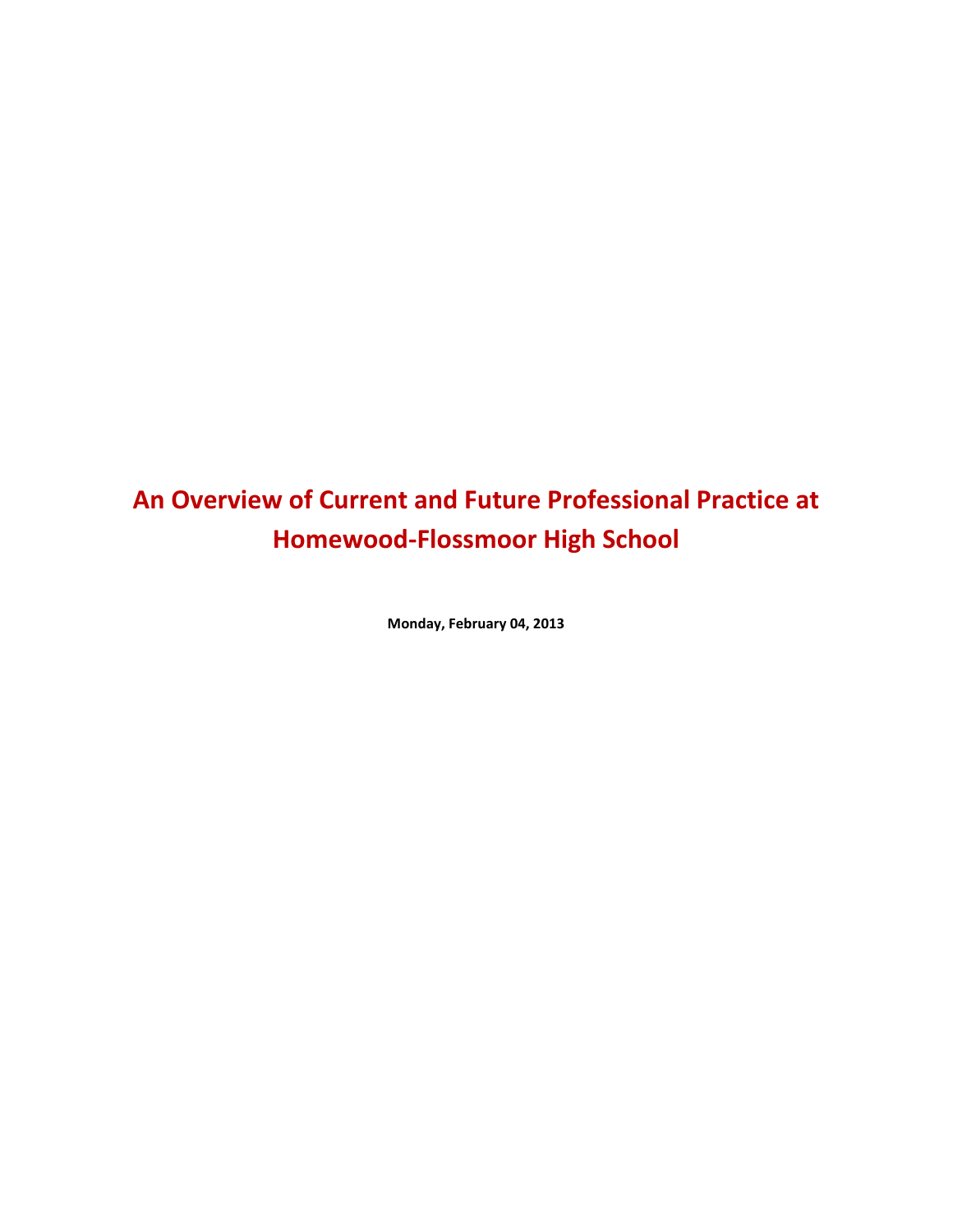*" [The] State's goal is to refocus all evaluation conversations on both professional practice and student growth."<sup>1</sup>*

Teachers and Staff,

Many of you are aware that the state has made legislative changes that require schools to change evaluation practice. Although much more detail about the scope and timing of these changes is available, evaluations must ultimately meet the following criteria:

- 1. 50-70% of evaluation must be based on **evidence of professional practice**, commonly referred to at HF as observations and other available information about attendance, professional development, support for the total school program, etc.
- 2. 30-50% of evaluation of teachers and principals must be based on **student growth**.

The state requires these changes to be in effect for the 2016-2017 school year. The purpose of this document is to provide you with more information about how the state's requirements are different from what we are currently doing with regard to professional practice, and how they are the same. To summarize their differences in brief: Charlotte Danielson's Framework for Teaching contains a 4-level scale for each of the elements, which is a large departure from the Bellons patterns. Teachers will be comforted to find that the components and elements—in short the definition each model proposes for good teaching—are similar.

At this time, our goal is simply to give more familiarity to the Framework for Teaching and allow you to digest it before discussions begin in earnest with regard to the future of evaluation at HF. As we grow in our knowledge and comfort with the professional practice component, we will provide more information with regard to the student growth component. In the interest of keeping things manageable, we decided it would be best to build our understanding of each area separately before taking on the challenge of designing our future system for evaluating teachers.

Rest assured that we will work through this process together as a school and will design a system that is accurate and respectful of our staff and students. We are fortunate to be in our current position: we know both observationally and empirically that we have one of the best collections of teachers available to any high school. Designing a system that reflects our staff's professionalism and skill, while challenging, will be a rewarding experiences for us all, and not only we, but also our students will be the beneficiaries.

The next page lists what you'll find in this packet:

l  $1$  PEAC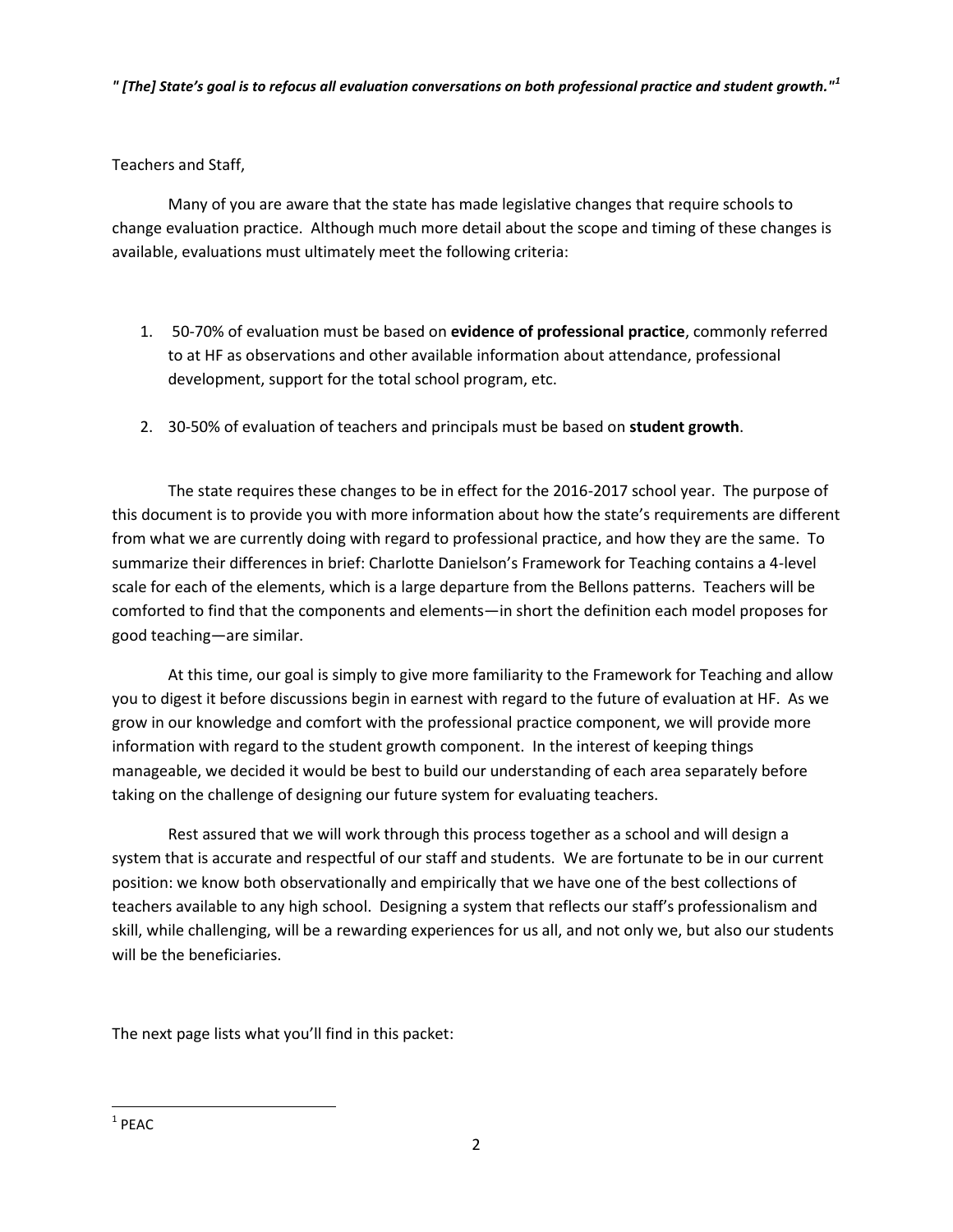### **Contents**

### *The Basics (page 4-6)*

General terms and a tentative timeline for putting the new processes and procedures in place

### *What we currently use (pages 7-14)*

A copy of the Bellons document that we've used for our observations and profession growth conversions

### *What the state has adopted (pages 15-16)*

A short form summarizing the Charlotte Danielson Framework for Teaching

## *A brief comparison (page 7-27)*

…of the Bellons and Danielson models that shows the overlap between the two

## *More information for your review (pages 28-end)*

A long form of the Framework for Teaching as well as frameworks for other non teaching positions, such as counselors, social workers, deans, etc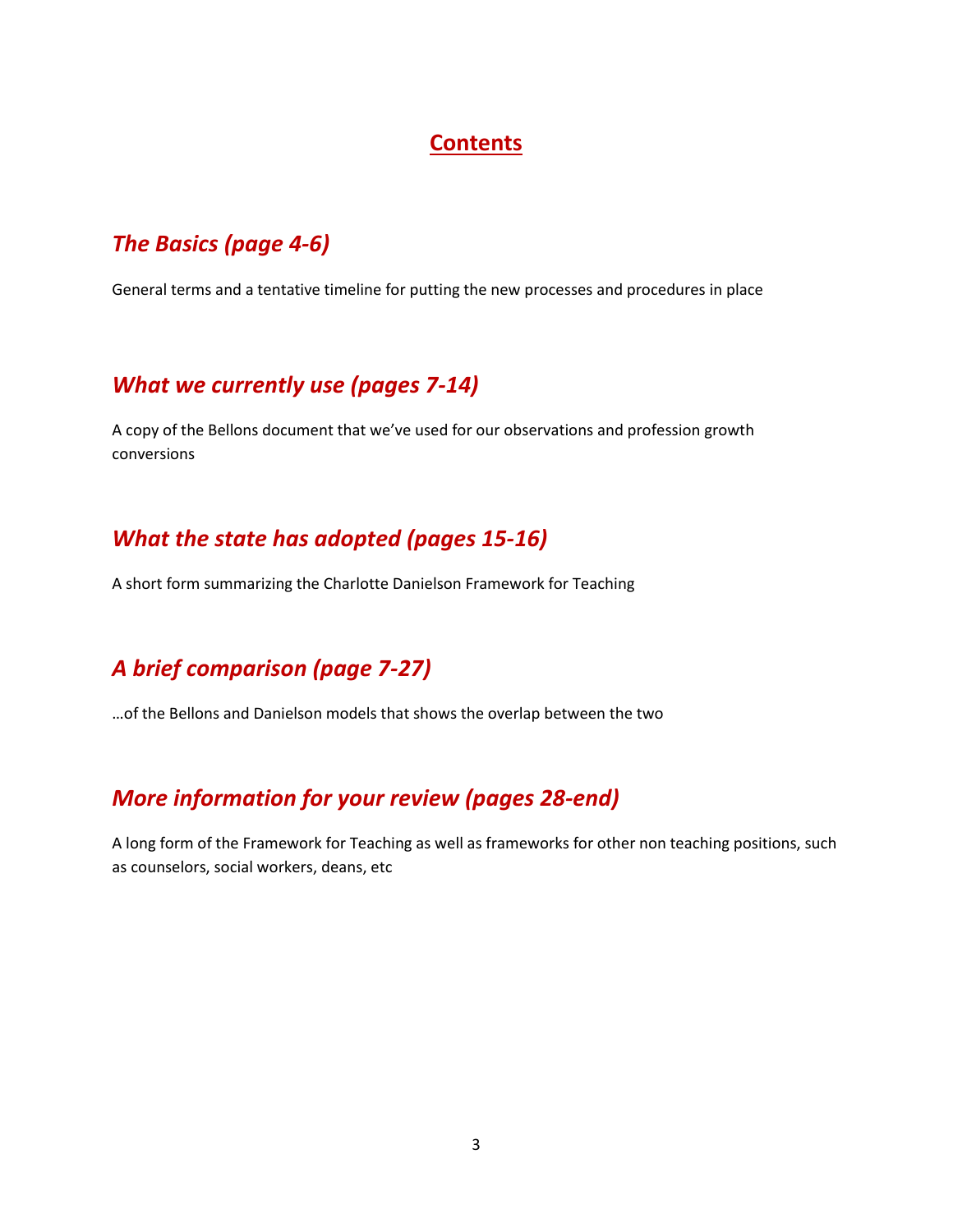# **The Basics:**

**Terminology and a Tentative Timeline for Design and Implementation**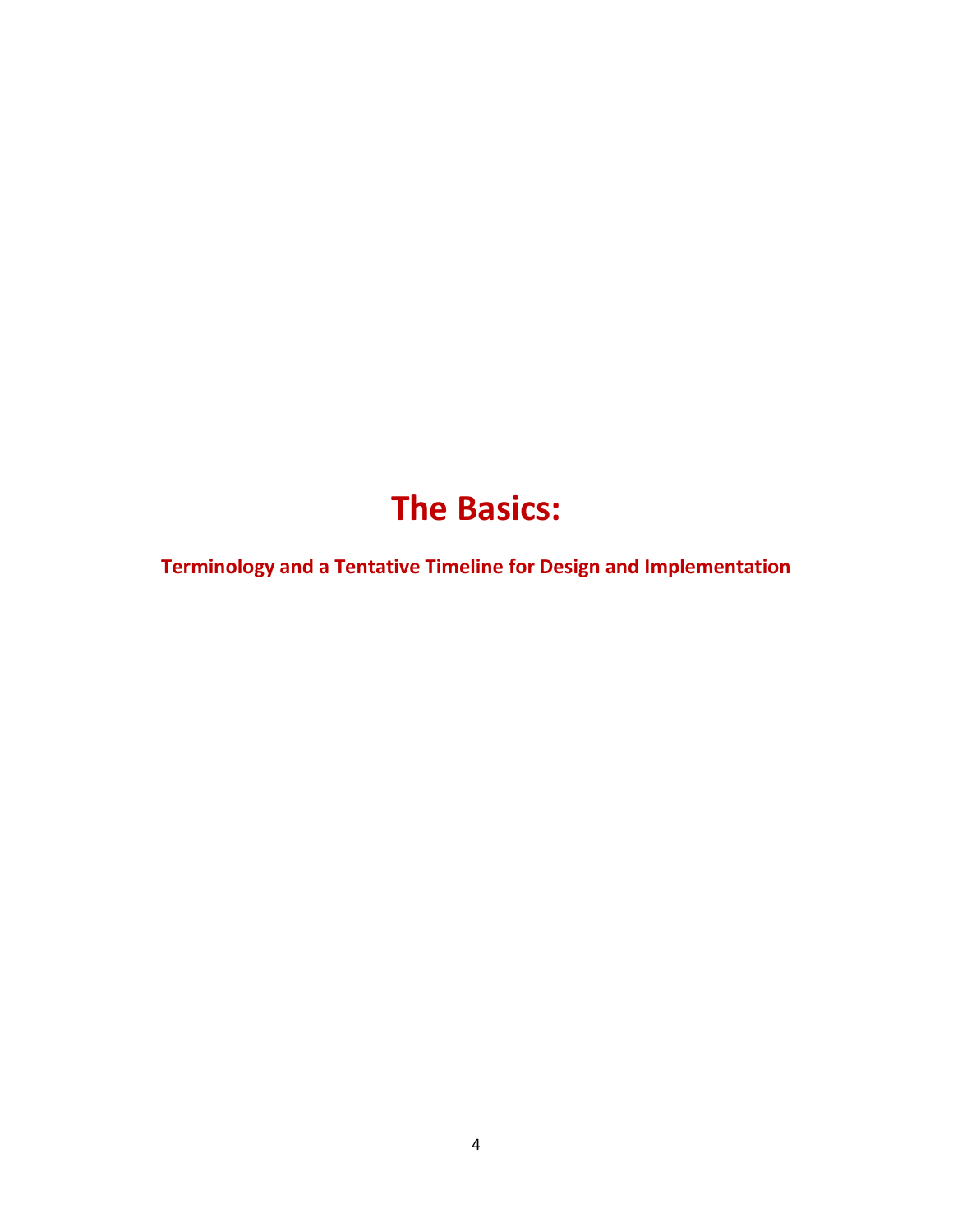### **Terms**

**Current Evaluation Plan**: How we currently conduct teacher evaluation (8.8, Bellons, etc.)

**New Evaluation Plan:** In short, the EPP and growth components, along with the policy built around them that will be used for official evaluations.

**Evidence of Professional Practice (EPP) Model:** The system we'll eventually use for observations, etc.

**Student Growth Model:** The system we'll use to incorporate student growth data into evaluation in accordance with the new state law.

## **Timeline**

This is meant to be a rough outline of *how* HF will transition evaluation practice to be in accordance with the PERA law. The dates below layout goals for *when* we'd like to see components of the new evaluation plan developed. At each point, our new system will be designed and built through a collaborative effort between the administration and HFEO.

#### **2011-2012:**

Continue to use current Bellons-based Observation Process

Continue to use our current evaluation plan

#### **2012-2013**

Continue to use current Bellons-based Observation Process

Review current evaluation plan and compare with requirements of PERA law.

Continue to use our current evaluation plan

#### **2013-2014**

Continue to use current Bellons-based Observation Process

Develop new Evidence of Professional Practice [EPP] Model for professional growth in cooperation with the HFEO

Develop new Student Growth Model in cooperation with the HFEO

Continue to use our current evaluation plan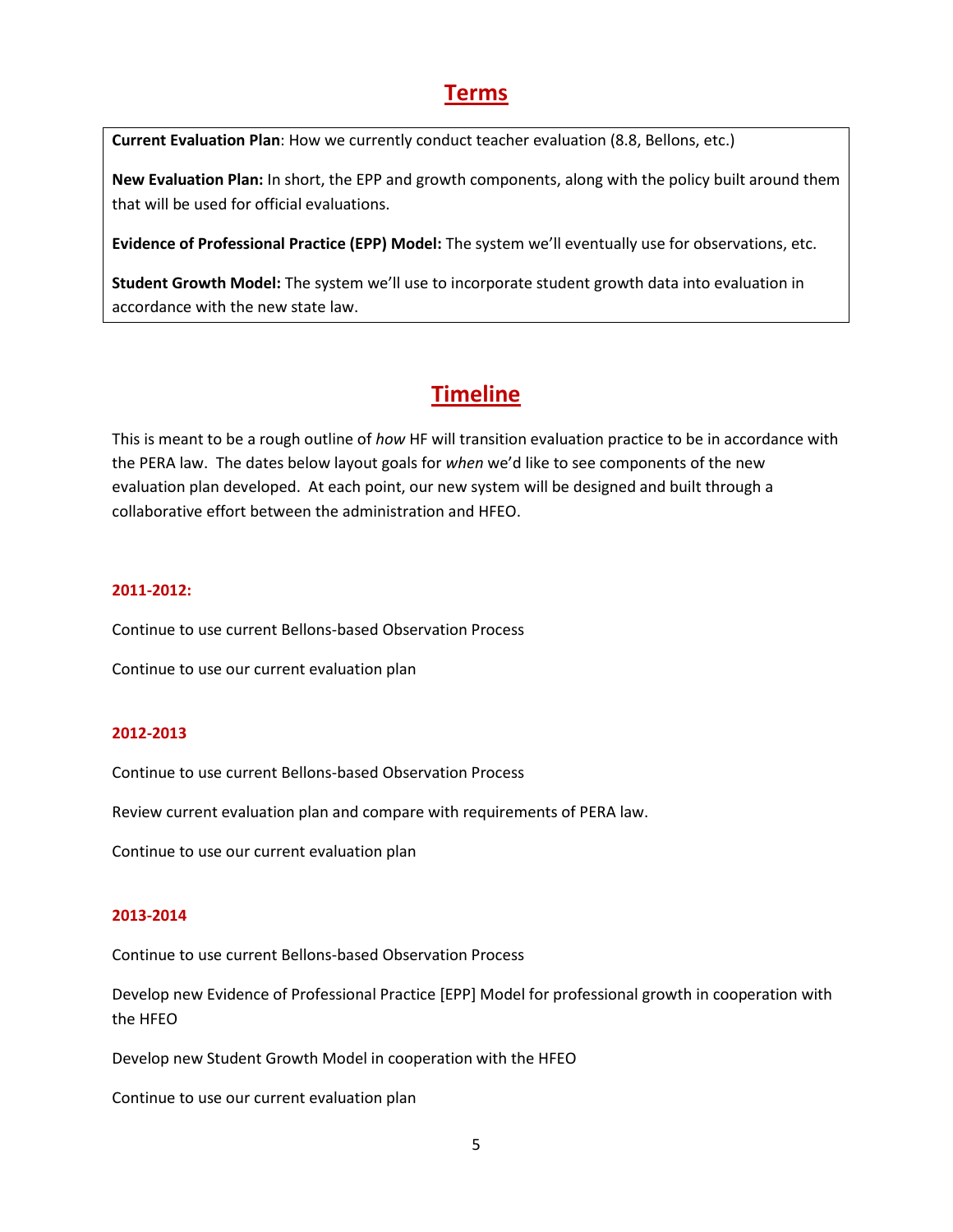#### **2014-2015**

Continue to use current Bellons-based Observation Process if needed Utilize the new EPP Model for professional growth Provide student growth reports to teacher based on new student growth model. Revise EPP and Growth models if needed

#### **2015-2016 NEW CONTRACT YEAR**

Continue to use current Bellons-based Observation Process if needed Utilize the new EPP Model for professional growth discussions and activities Provide student growth reports to teacher based on new student growth model. Final EPP and Growth model revision if needed

#### **2016-2017**

Full Implementation of new evaluation system in compliance with PERA All evaluations based on the new evaluation plan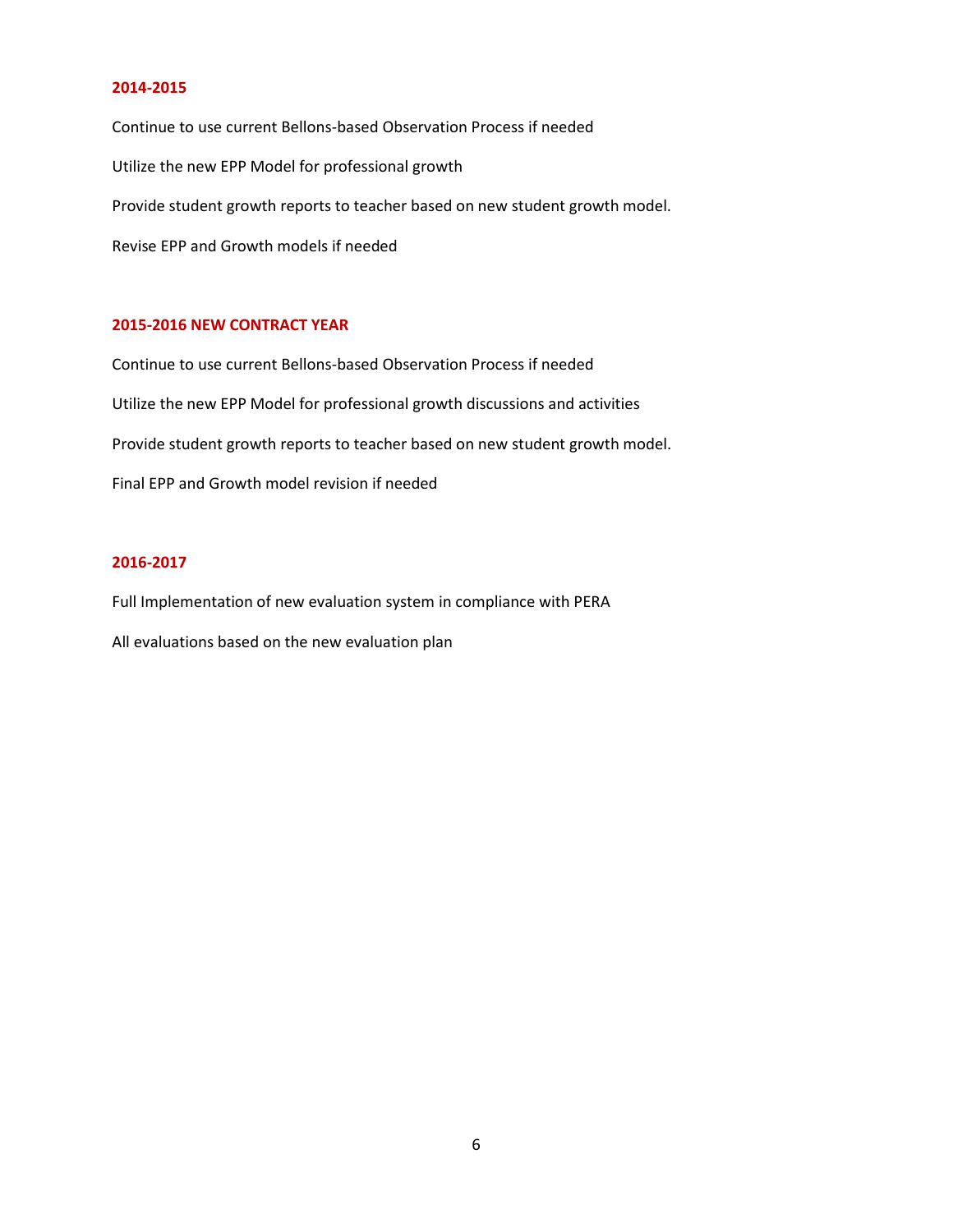# **What We Currently Do:**

**The Bellons Model**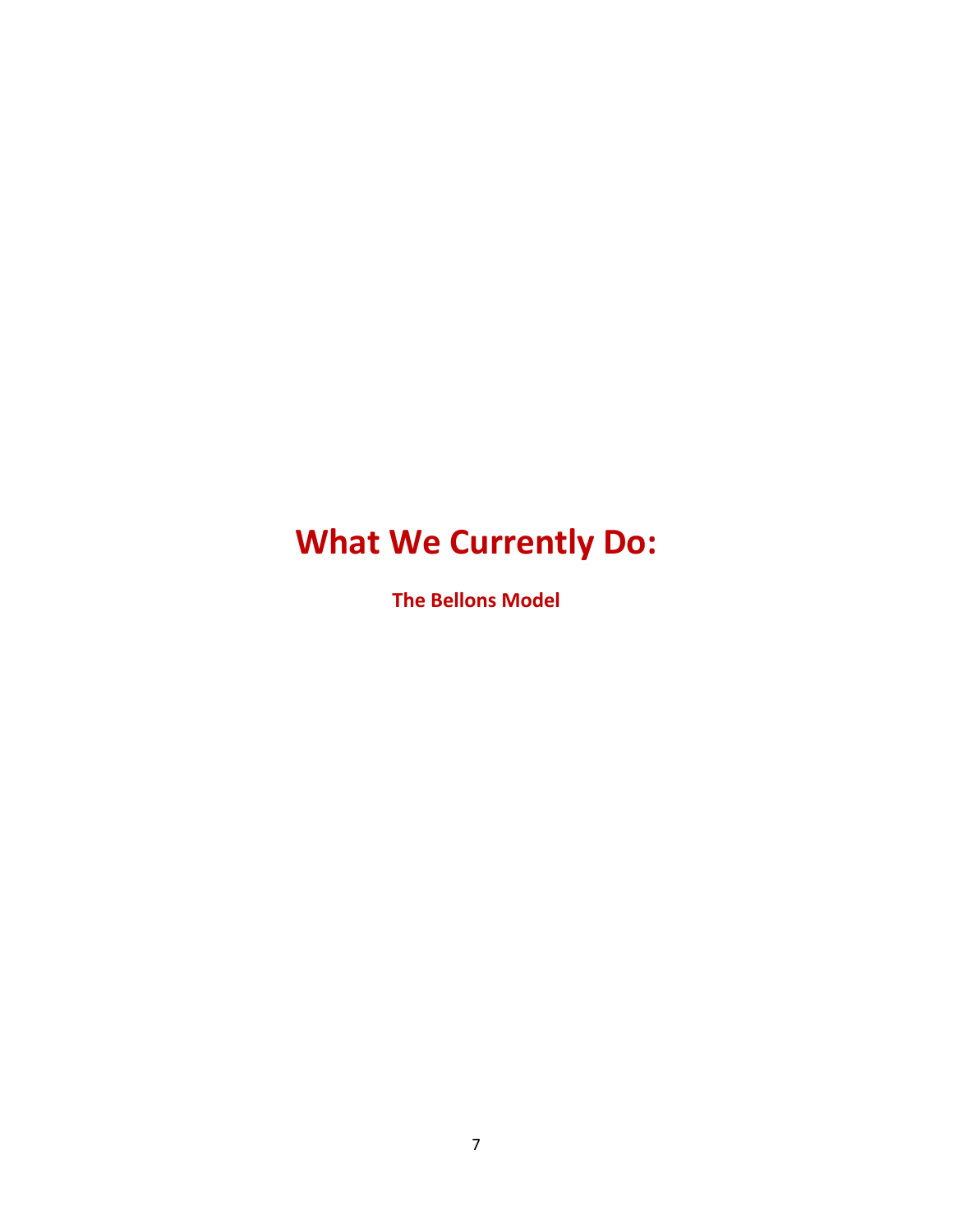# **RESEARCH ON TEACHING DOMAINS**

## PATTERNS AND REPRESENTATIVE BEHAVIORS

## **PLANNING AND MOTIVATION**

#### **1. Planning is an ongoing process.**

- a) Pre=instructional decisions are made about content, pacing, allocation of time, and structuring.
- b) Decisions made during instruction adjust the lesson to the needs of students.
- c) Reflective decisions about instructional interactions and classroom events are incorporated in subsequent lessons.

#### **2. A comprehensive planning process guides instruction.**

- a) Reference is made to curriculum or long range plans (guide, syllabus, unit plan, goals, objectives).
- b) Decisions about content coverage are evident (e.g. pacing, potholing the curriculum).
- c) Daily/incremental plans clearly link to long range/comprehensive plans.
- d) A clear relationship exists between curriculum and instruction.
- e) A series of lessons is integrated to accomplish a specific purpose.

#### **3. Planning decisions are based on student needs and desired learning.**

- a) Expectations for student outcomes are appropriate and attainable.
- b) Learning objectives focus on desired student outcomes rather than activities.
- c) Learning objectives are balanced (cognitive, affective).
- d) Learning objectives address academic and social needs.
- e) Learning objectives include a range of lower/higher order cognitive objectives.
- f) Curriculum is adapted to meet the needs of individuals and groups.

#### **4. Assessment practices and instructional planning are congruent.**

- a) Student data are collected, recorded, and interpreted.
- b) Entry level knowledge/skills are assessed.
- c) Assessment information is used for making instructional decisions (grouping, pacing, sequencing.
- d) Instructional activities and alternatives are based on preassessment of student needs.
- e) Assessment is used to generate information regarding students' thinking and problemsolving processes, and progress on assignments.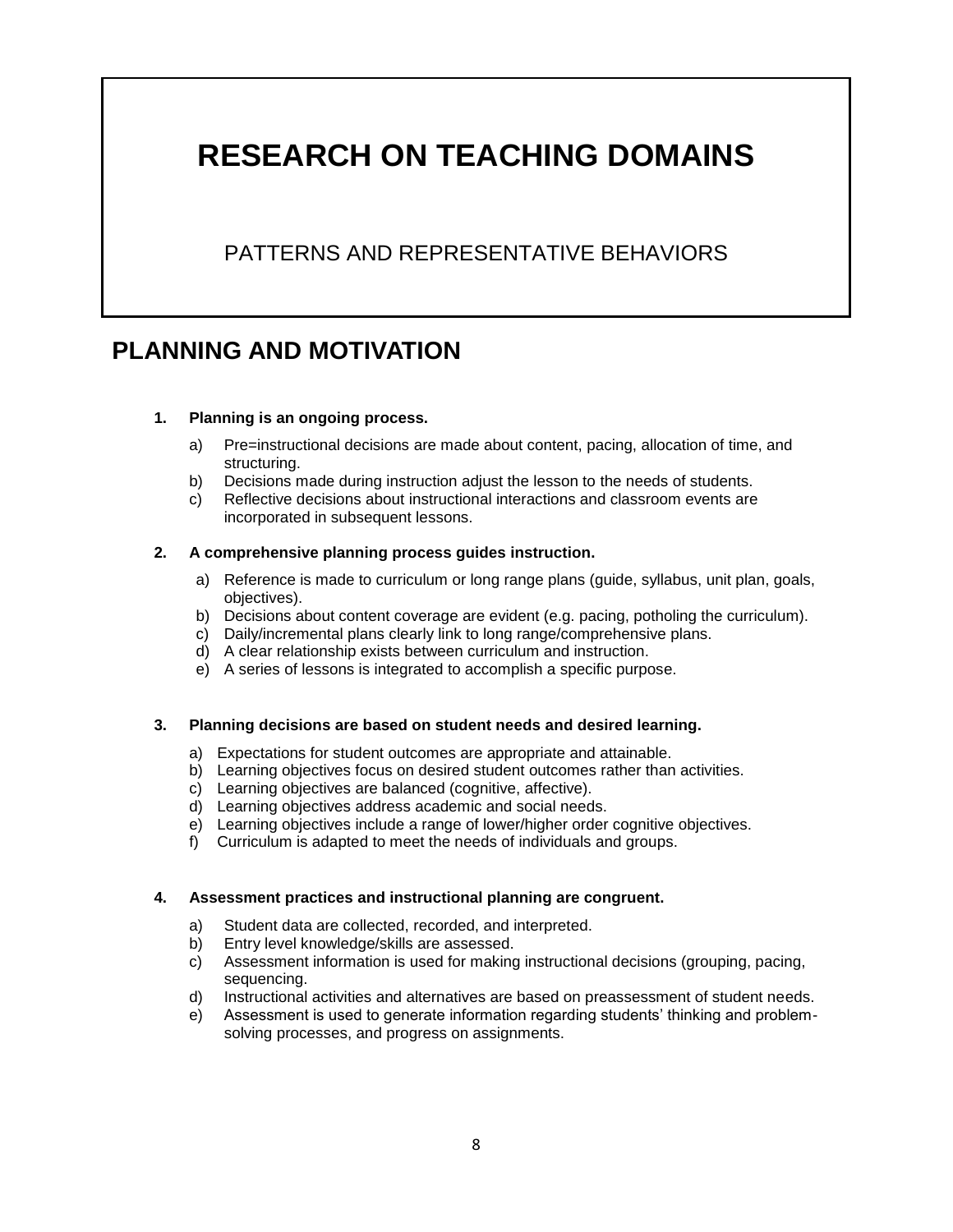#### **5. A full range of assessment strategies is employed.**

- a) Both formal and informal assessments are used.
- b) Affective and motivational characteristics are addressed.
- c) Authentic assessment strategies (portfolios, performance, products) are incorporated.
- d) Ongoing assessment occurs before, during, and after instruction.
- e) Assessment continues throughout the year.

#### **6. Classroom and task structures are congruent with student needs and learning outcomes.**

- a) Expectations determine classroom and task structures.
- b) Classroom structure is designed to meet teacher and student needs.
- c) Task structure supports learning objectives (single and multi-task).
- d) Reward structures are consistent with intended learning outcomes (individual, cooperative, competitive).
- e) A variety of task structures is used to increase student involvement.

#### **7. Activities are planned to achieve desired student outcomes and to promote positive attitudes toward learning.**

- a) Activities are consistent with teacher expectations and student characteristics.
- b) Activities relate directly to learning objectives.
- c) Activities build on experiences, interests, and familiar knowledge.
- d) Activities are varied and meaningful to students' lives.
- e) Activities encourage peer interaction and cooperation.
- f) Alternative activities are provided to address individual student needs.

#### **8. Instructional materials support learning expectations.**

- a) Materials are clear, accurate, up-to-date, and at the appropriate level of difficulty.
- b) Materials and resources supplement instruction.
- c) Materials, objectives, and assessment are integrated.

#### **9. Instructional use of technology is carefully planned and monitored.**

- a) Students have easy access to technology (computers, calculators, videotape, internet, etc.).
- b) Computer hardware and software are effective and easy to operate.
- c) Teachers offer encouragement, guidance, and feedback.

#### **10. Instructional strategies are used to unlock motives and develop positive attitudes about learning.**

- a) Positive student outcomes are linked to effort, persistence, desire.
- b) Learning experiences are meaningful, relevant, and attainable.
- c) Students have opportunities to make choices and decisions.
- d) Students are encouraged to take academic risks.
- e) Teacher statements and actions develop student self-esteem, efficacy, and expectations for success.
- f) Teacher demonstrates an understanding, of students' ability and rnotivational level.
- g) Teacher monitors motivational efforts to ensure positive outcomes.
- h) Teacher models motivational behaviors and positive attitudes toward learning.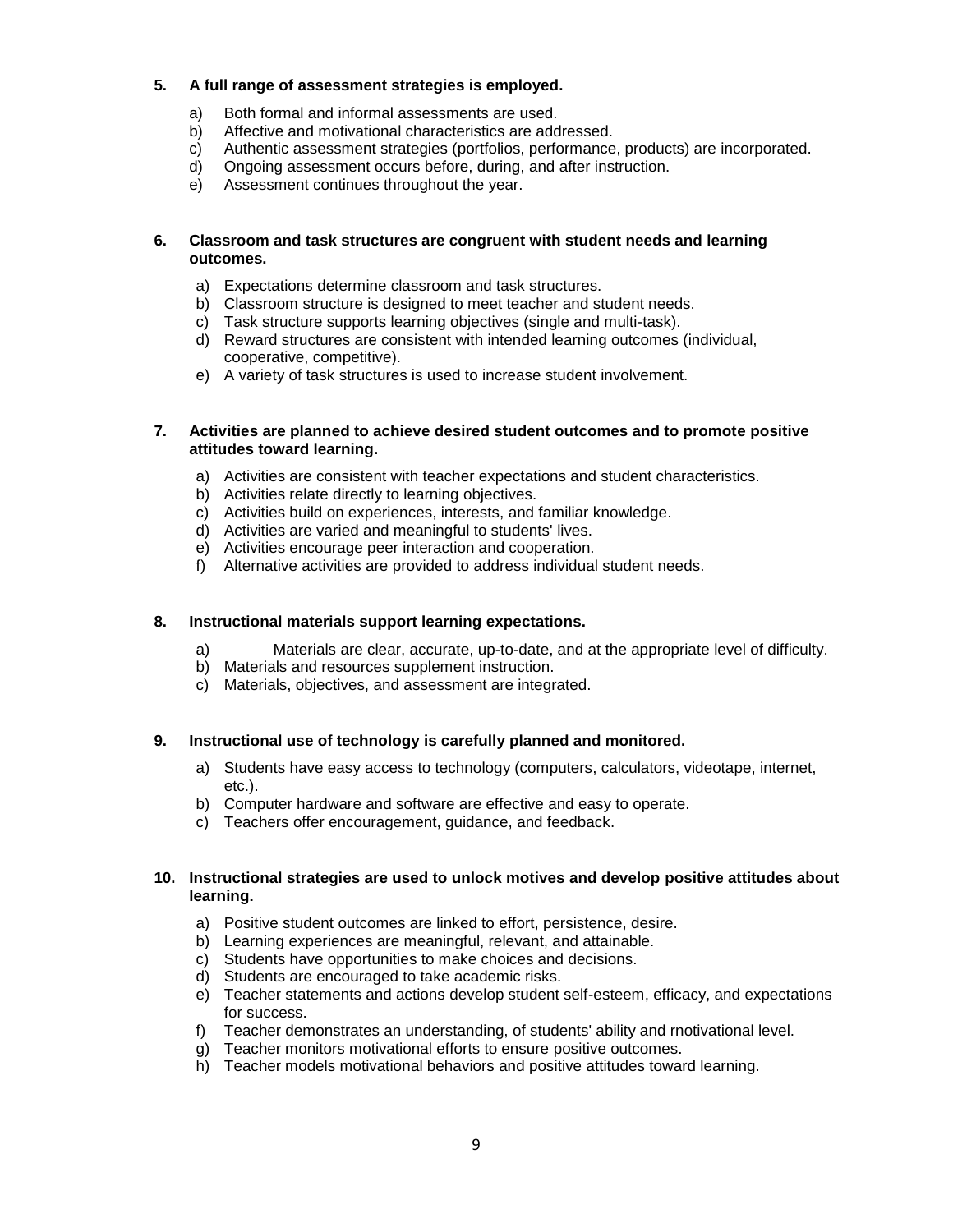#### **11. Praise and criticism have a positive effect on student attitudes toward learning.**

- a) Praise to individuals provides specific information regarding accomplishments, or performance.
- b) Praise is spontaneous, sincere, and credible.
- c) Student characteristics (age. SES, motivation) guide the use of praise arid criticism.
- d) Criticism is delivered in a supportive environment and communicates the expected behavior.
- e) Insufficient effort or lack of concentration is the basis for criticism.
- f) Sarcasm, ridicule; scolding, and negative statements about students as persons are avoided.

## **INSTRUCTIONAL MANAGEMENT**

#### **1. The classroom management system prevents misbehavior.**

- a) Classroom management system attends to instruction and behavior.
- b) Behavioral expectations are communicated and monitored.
- c) Teacher statements and actions promote desired behavior.
- d) Established rules, procedures, and consequences are evident.
- e) Arrangement of the classroom promotes appropriate behavior.
- f) Students exhibit responsible learning and interpersonal behaviors.
- g) Teacher behaviors do not contribute to student misbehavior.

#### **2. The classroom management system attends to teacher and student needs.**

- a) Management system addresses academic and social needs of students (individual, group).
- b) Management practices align with student characteristics, levels of maturity, and developmental needs.
- c) Management practices are consistent with teachers' belief systems and tolerance levels.
- d) Strategies are tailored to students with special needs (self-control, self-monitoring, responsibility, social interaction).

#### **3. The classroom climate promotes student success.**

- a) Overall classroom climate is supportive, orderly, and predictable.
- b) Teacher/student interactions are positive and are mutually respectful.
- c) Positive reinforcement supports desired behavior.
- d) Teacher models courteous and positive interpersonal behavior.
- e) Students are encouraged to take academic risks.
- f) Teacher communicates an understanding of students' needs and concern for students as individuals.
- g) Students work independently as well as cooperatively.

#### **4. Corrective actions are based on teacher and student needs and an understanding of the causes of misbehavior.**

- a) Corrective actions are reasonable, fair, and relate to expected classroom behaviors.
- b) Teacher interventions are based on the type of misbehavior.
- c) Teacher interventions are delivered promptly and objectively without disrupting academic focus.
- d) The least obtrusive intervention is used to manage misbehavior.
- e) Interventions are used in a constructive manner.
- f) Long term behavior management programs promote improved student behavior.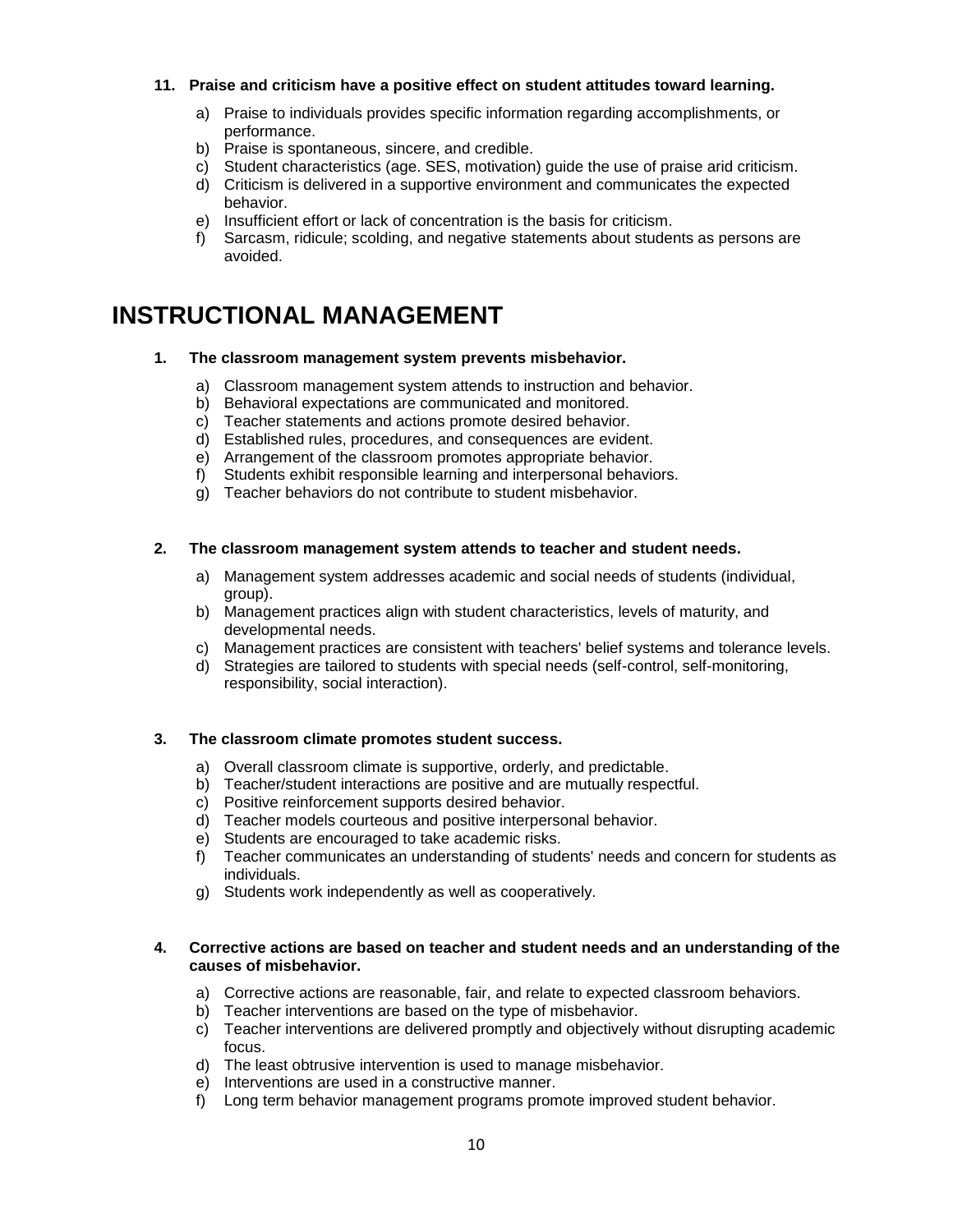#### **5. Specific actions are taken to increase the percentage of allocated time used for learning.**

- a) Interruptions and distractions that interfere with learning are minimal.
- b) Late starts and early endings are avoided.
- c) Teacher models on-task behavior.
- d) Transitions are managed quickly and effectively.
- e) Materials and equipment are readily available.
- f) Little time is lost for overt behavior management.

#### **6. Instructional and behavioral expectations are systematically monitored.**

- a) Teacher monitoring produces desired results in terms of learning and student behavior.
- b) Instructional cues and contacts are used to maintain an academic focus.
- c) Teacher checks for accuracy and progress on assignments.

#### **7. Task structures are managed to promote student learning.**

- a) Task structures vary to meet specific objectives.
- b) Both structure and flexibility are evident.
- c) Task structures vary within the lesson and over time.
- d) Task structures are managed to provide optimal learning opportunities.
- e) Instructional conditions (time, materials, equipment) support task structures.

#### **8. Established routines reduce managerial demands and allow teachers and students to attend to learning needs.**

- a) Routines are used to maintain a predictable flow of events and guide student behavior.
- b) Established routines facilitate orderly transitions.
- c) Adjustments in routines are made as needed.
- d) Routines for independent and group activities are followed.
- e) Students follow routines during instructional interaction.

#### **9. Instructional content and student characteristics guide teacher/student interactions.**

- a) Interactions are content related.
- b) Rate of interaction is consistent with learning objectives and student characteristics.
- c) Interactions are widely distributed.

#### **10. A variety of instructional cues is employed.**

- a) Cues are consistent with learning objectives and teacher expectations.
- b) Cues are used to develop and maintain an academic focus.
- c) Cues are communicated in a variety of modes (verbal, nonverbal, written).
- d) Techniques such as voice level, eye contact, and gestures are used to strengthen the delivery of cues.
- e) Contradictory cues are avoided.

#### **11. The pace of instruction is consistent with content expectations and student characteristics.**

- a) Pacing of instruction facilitates the achievement of learning outcomes
- b) Instructional pace promotes the desired success rate.
- c) Pace is monitored and adjusted to meet student needs.
- d) Pacing promotes and maintains student involvement.
- e) Pacing adjustments are made in order to ensure optimal success rates.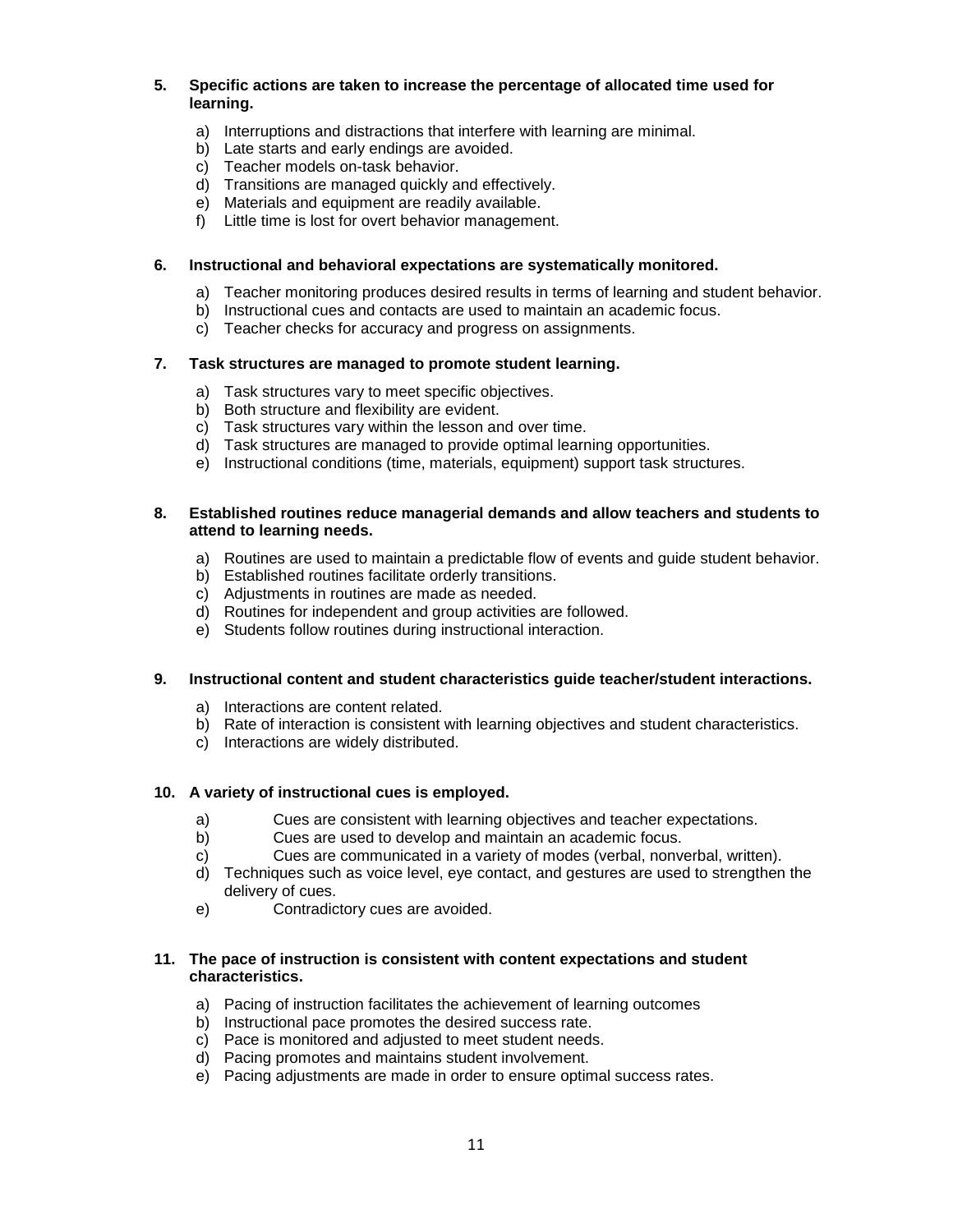## **INSTRUCTIONAL DELIVERY**

#### **1. Direct instruction is used to systematically manage the learning process.**

- a) Sequence, pace, and content of instruction are controlled by the teacher.
- b) New information is taught incrementally using examples and analogies.
- c) Opportunities are provided for applying new information.
- d) Teacher regularly checks for understanding.

#### **2. Clear, well organized lectures and presentations help students expand their knowledge base.**

- a) Lectures are well organized and clearly structured.
- b) Content is accurate, current, and relevant.
- c) Unfamiliar vocabulary is defined.
- d) Deviation from focus and use of unrelated information are avoided.
- e) Analogies, examples, and stories are used to illustrate key points.
- f) Information is conveyed fluently with carefully chosen vocabulary.
- g) Elements of enthusiasm are evident (varies voice, uses gestures and movement, makes positive statements).

#### **3. Structuring behaviors are used to enhance student learning.**

- a) Learning objectives are clearly communicated.
- b) Organization of information is conveyed to students.
- c) Physical and mental transitions are signaled.
- d) Important points are emphasized.
- e) New information is reviewed and summarized.

#### **4. Explanations are interactive.**

- a) Teacher is responsive to student thinking and reasoning.
- b) Students integrate new information with prior knowledge.
- c) Students are asked to explain and describe their own comprehension.
- d) Faulty, inaccurate concepts are corrected.
- e) Teacher models reasoning processes.
- f) Students are expected to apply new learning to real tasks.

#### **5. Academic feedback is used to improve student learning.**

- a) Feedback relates to a standard of performance.
- b) Correctives provide assistance and improve performance.
- c) The amount and type of feedback are closely related to learning expectations.
- d) Multiple forms and sources of feedback are used.
- e) Feedback is objective, timely, and specific to individual or group expectations.

#### **6. Questioning techniques promote student achievement.**

- a) Questions are sequenced to achieve learning objectives.
- b) Level and difficulty of questions are consistent with student characteristics.
- c) Probing and redirecting are used to improve student engagement.
- d) Success rate is consistent with student characteristics.
- e) Wait time is adjusted to the level of questions and interaction expectations.
- f) Cohesive questioning strategies are used to achieve specific objectives.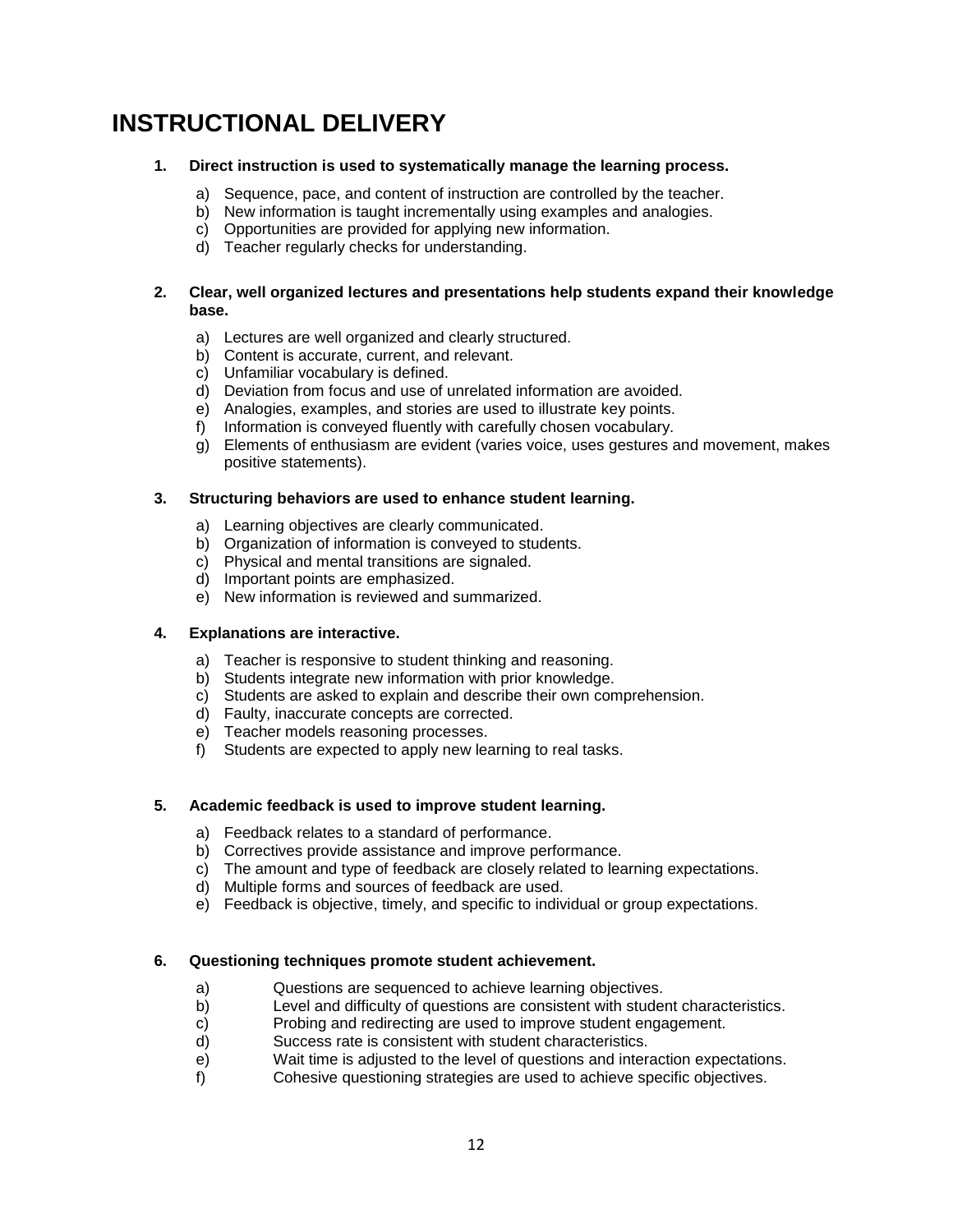#### **7. Teacher/student interactions improve involvement and the quality of responses.**

- a) Instructional techniques are used to improve student answers.
- b) Teacher models thinking processes needed to answer higher level questions.
- c) Students are encouraged to ask content related questions.
- d) Teacher feedback is determined by the accuracy and quality of student responses.

#### **8. Response opportunities facilitate student participation.**

- a) Response opportunities are deliberately managed.
- b) Opportunities to respond are widely distributed.
- c) Response options are used to enhance student learning.
- d) Teacher reactions to student answers improve the quality and quantity of participation.
- e) Selected student statements and questions are used to develop the lesson.

#### **9. The organization and management of small groups are consistent with learning expectations.**

- a) Students exhibit group process skills.
- b) Students are held individually accountable for learning.
- c) Direct student to student interaction is evident.
- d) Students depend on each other to achieve objectives.
- e) Groups proceed with a minimum of teacher intervention.

#### **10. Discussions foster students' participation while expanding their knowledge base.**

- a) Student knowledge is developed, enriched, or refined through the interactive process.
- b) Differences of opinion are encouraged.
- c) Discussion skills are taught and used.
- d) Discussions are moderated by teachers and/or students.
- e) The number of direct teacher questions is limited.

#### **11. Independent learning is carefully organized and managed.**

- a) Independent work behaviors are consistent with expectations.
- b) Learning time is adjusted to meet individual needs and characteristics.
- c) Monitoring and feedback are used to promote a high success rate/.
- d) Independent work expectations are clear and emphasize student learning.
- e) Technology is used to support existing activities.
- f) Computers support higher order thinking, independent projects, and collaboration.
- g) Homework is used to extend and reinforce learning activities.

#### **12. Direct instruction facilitates higher level learning.**

- a) Opportunities for active engagement in higher level leaning are provided.
- b) A rationale is provided for why and when to use a specific strategy.
- c) Teachers help students link new information to prior knowledge.
- d) Cognitive organizers help students integrate new information in a meaningful way.
- e) Independent use of strategies is fostered.
- f) Students participate in disciplined inquiry, integrating prior knowledge and new information to produce documents that have value outside of school.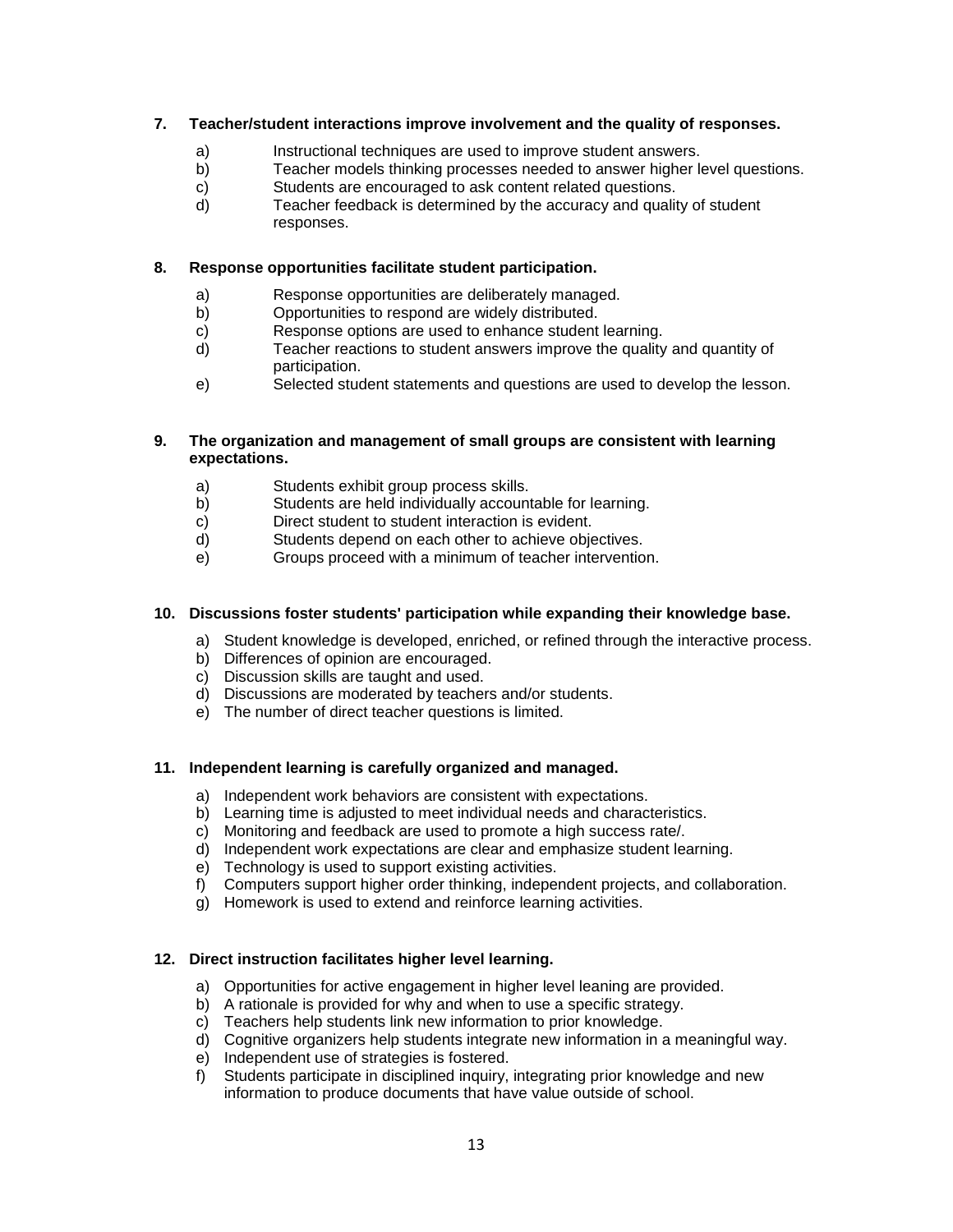#### **13. Instruction promotes concept development.**

- a) Concepts are used to organize and sequence information.
- b) Labels, attributes, and examples are used to develop an understanding of abstract terms.
- c) Current student ideas and beliefs are identified and discussed.
- d) Instructional activities help students alter or reconstruct faulty concepts.

#### **14. Classroom conditions and instructional processes develop self-regulated learners.**

- a) Classroom conditions foster positive student self concepts.
- b) Classroom conditions and expectations encourage divergent thinking.
- c) Students are given explicit instruction about taking responsibility for their own learning.
- d) Students use a range of thinking strategies to accomplish specific purposes.
- e) Students monitor their own learning.

Elner C. Bellon Jerry J. Bellon July, 1999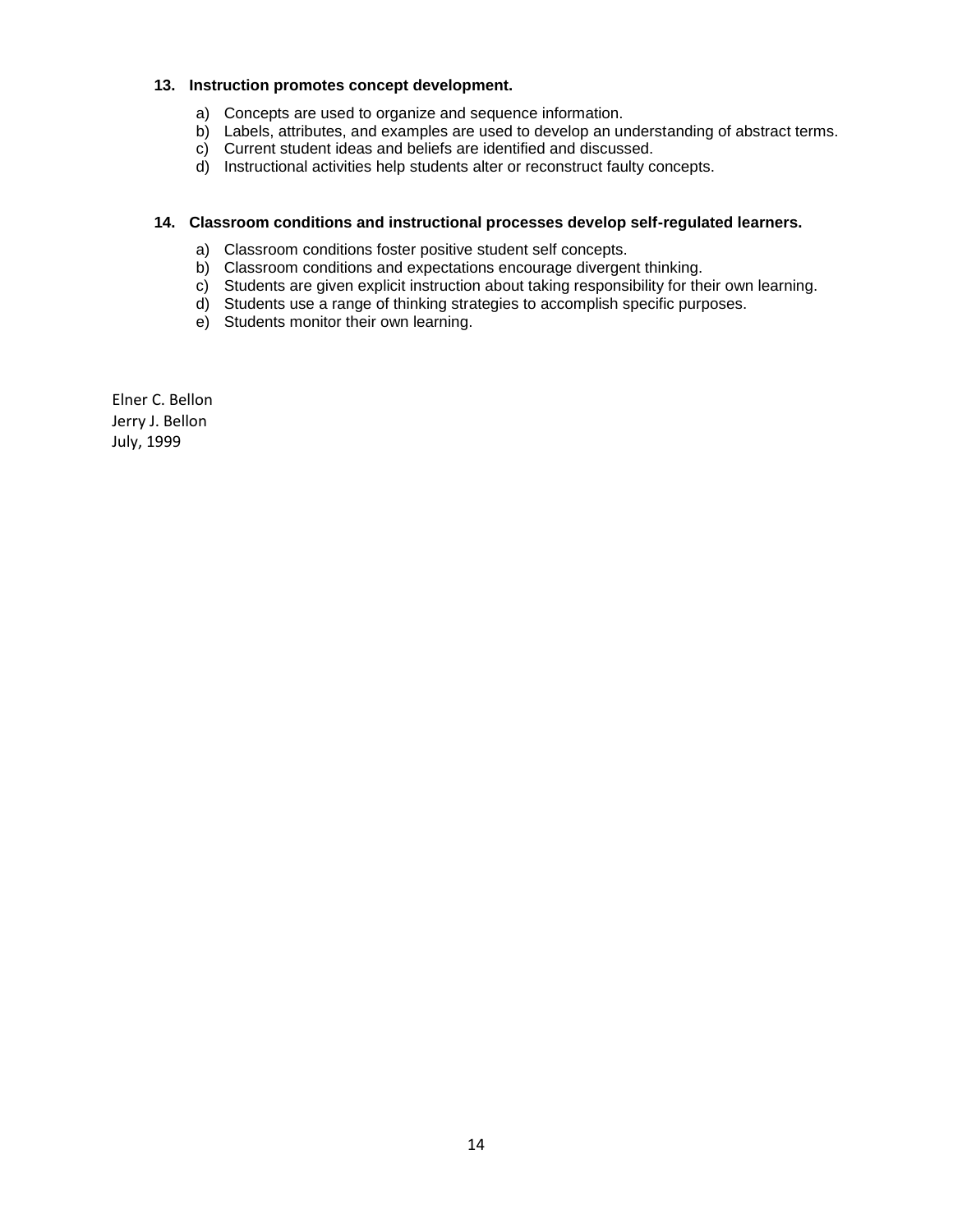# **What the State Has Adopted**

**The Charlotte Danielson Framework for Teaching**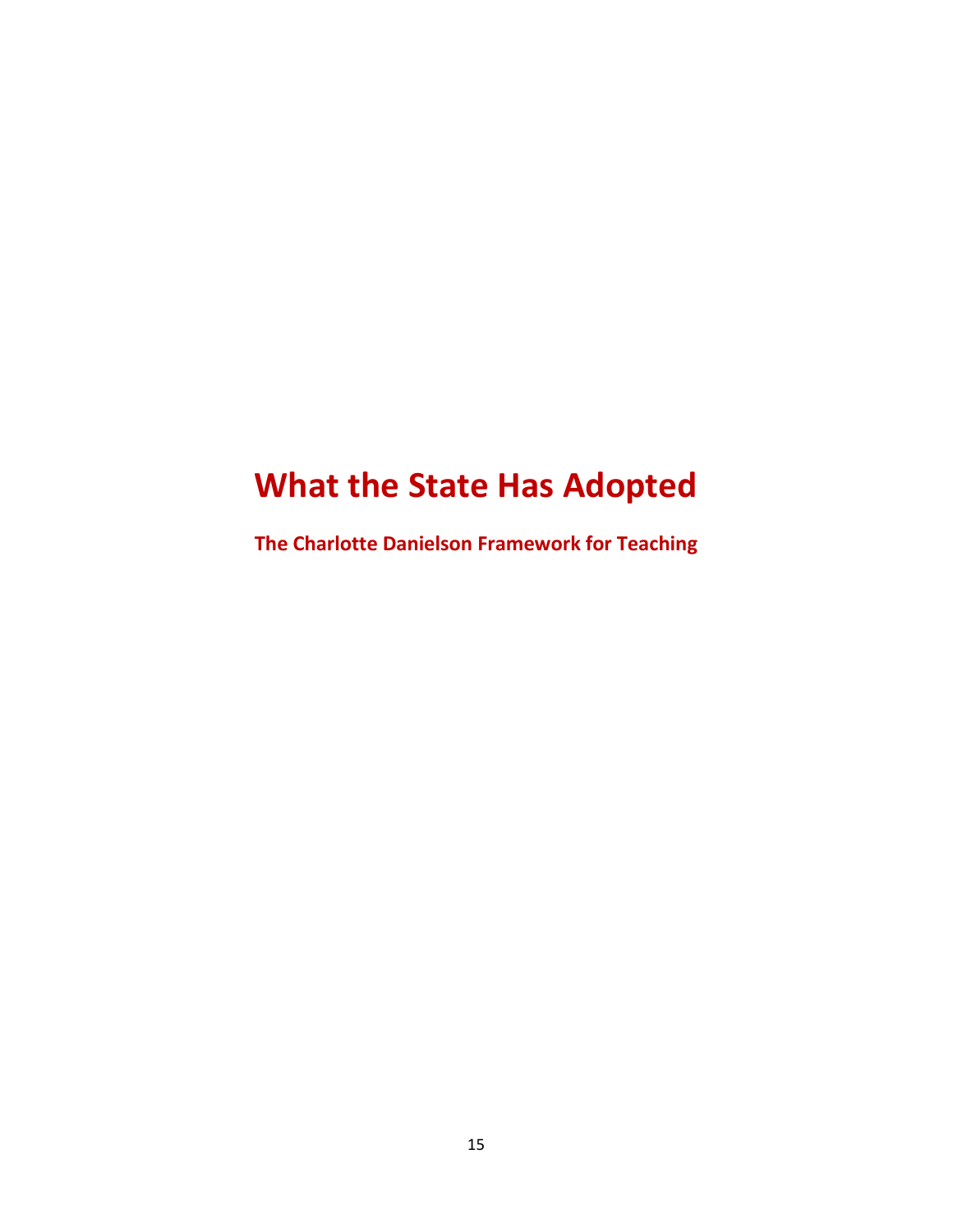| Domain 1 - Planning and Preparation |                                                                              | <b>Domain 2 - Classroom Environment</b>                                      |
|-------------------------------------|------------------------------------------------------------------------------|------------------------------------------------------------------------------|
|                                     |                                                                              |                                                                              |
|                                     | 1a: Demonstrating Knowledge of Content and Pedagogy                          | 2a: Creating an Environment of Respect and Rapport                           |
|                                     | Knowledge of content and the structure of the discipline                     | Teacher interaction with students<br>$\bullet$                               |
|                                     | Knowledge of prerequisite relationships                                      | Student interactions with other students<br>$\bullet$                        |
|                                     | Knowledge of content-related pedagogy                                        |                                                                              |
|                                     | 1b: Demonstrating Knowledge of Students                                      | 2b: Establishing a Culture for Learning                                      |
|                                     | Knowledge of child and adolescent development<br>$\bullet$                   | Importance of the content<br>$\bullet$                                       |
|                                     | Knowledge of the learning process<br>٠                                       | Expectations for learning and achievement<br>$\bullet$                       |
|                                     | Knowledge of students' skills, knowledge, and language<br>٠                  | Student pride in work<br>$\bullet$                                           |
|                                     | proficiency                                                                  |                                                                              |
|                                     | Knowledge of students' interest and cultural heritage<br>$\bullet$           | 2c: Managing Classroom Procedures<br>Management of instructional groups<br>٠ |
|                                     | Knowledge of students' special needs<br>$\bullet$                            | Management of transitions<br>$\bullet$                                       |
|                                     | 1c: Setting Instructional Outcomes                                           | Management of materials and supplies                                         |
|                                     | Value, sequence, and alignment                                               | Performance of noninstructional duties<br>$\bullet$                          |
|                                     | Clarity<br>Balance                                                           | Supervision of volunteers and paraprofessionals<br>$\bullet$                 |
|                                     | Suitability for diverse learners<br>$\bullet$                                |                                                                              |
|                                     | 1d: Demonstrating Knowledge of Resources                                     | 2d: Managing Student Behavior                                                |
|                                     | Resources for classroom use<br>$\bullet$                                     | Expectations<br>$\bullet$                                                    |
|                                     | Resources to extend content knowledge and pedagogy                           | Monitoring of student behavior<br>$\bullet$                                  |
|                                     | Resource for students<br>$\bullet$                                           | Response to student misbehavior<br>$\bullet$                                 |
|                                     | <b>Ie: Designing Coherent Instruction</b>                                    |                                                                              |
|                                     | Learning activities<br>٠                                                     | 2e: Organizing Physical Space                                                |
|                                     | Instructional materials and resources                                        | Safety and accessibility                                                     |
|                                     | Instructional groups<br>٠                                                    | Arrangement of furniture and use of physical resources                       |
|                                     | Lesson and unit structure                                                    |                                                                              |
|                                     | If: Designing Student Assessments                                            |                                                                              |
|                                     | Congruence with instructional outcomes<br>$\bullet$                          |                                                                              |
|                                     | Criteria and standards                                                       |                                                                              |
|                                     | Design of formative assessments<br>٠                                         |                                                                              |
|                                     | Use for planning<br>$\bullet$                                                |                                                                              |
|                                     | <b>Domain 4 - Professional Responsibilities</b>                              | Domain 3 – Instruction                                                       |
|                                     | 4a: Reflecting on Teaching                                                   | 3a: Communicating with Students                                              |
|                                     | Accuracy                                                                     | Expectations for learning<br>$\bullet$                                       |
|                                     | Use in future teaching                                                       | Directions for procedures<br>$\bullet$                                       |
|                                     | <b>4b: Maintaining Accurate Records</b><br>Student completion of assignments | Explanations of content<br>$\bullet$<br>Use of oral and written language     |
|                                     | Student progress in learning<br>$\bullet$                                    | 3b: Using Questioning and Discussion Techniques                              |
|                                     | Noninstructional records                                                     | Quality of questions<br>$\bullet$                                            |
|                                     | 4c: Communicating with Families                                              | Discussion techniques<br>$\bullet$                                           |
|                                     | Information about the instructional program                                  | Student participation                                                        |
|                                     | Information about individual students                                        | 3c: Engaging Students in Learning                                            |
|                                     | Engagement of families in the instructional program<br>$\bullet$             | Activities and assignments                                                   |
|                                     | 4d: Participating in a Professional Community                                | Instructional materials and resources<br>$\bullet$                           |
|                                     | Relationships with colleagues                                                | Grouping of students<br>$\bullet$                                            |
|                                     | Involvement in a culture of professional inquiry                             | Structure and pacing<br>$\bullet$                                            |
|                                     | Service to the school<br>$\bullet$                                           | 3d: Using Assessment in Instruction                                          |
|                                     | Participation in school and district projects<br>٠                           | Assessment criteria<br>$\bullet$                                             |
|                                     | 4e: Growing and Developing Professionally                                    | Monitoring of student learning<br>$\bullet$                                  |
|                                     | Enhancement of content knowledge and pedagogical skills                      | Feedback to students<br>$\bullet$                                            |
|                                     | Receptivity to feedback from colleagues                                      | Student self-assessment and monitoring of progress                           |
|                                     | Service to the profession                                                    | 3e: Demonstrating Flexibility and Responsiveness                             |
|                                     | 4f: Showing Professionalism                                                  | Lesson adjustment<br>$\bullet$                                               |
|                                     | Integrity and ethical conduct<br>٠                                           | Response to students<br>$\bullet$                                            |
|                                     | Service to students - Nat'l Board for Prof.                                  | Persistence<br>$\bullet$                                                     |
|                                     | Advocacy                                                                     |                                                                              |
|                                     | Decision making                                                              |                                                                              |
|                                     | Compliance with school and district regulations                              |                                                                              |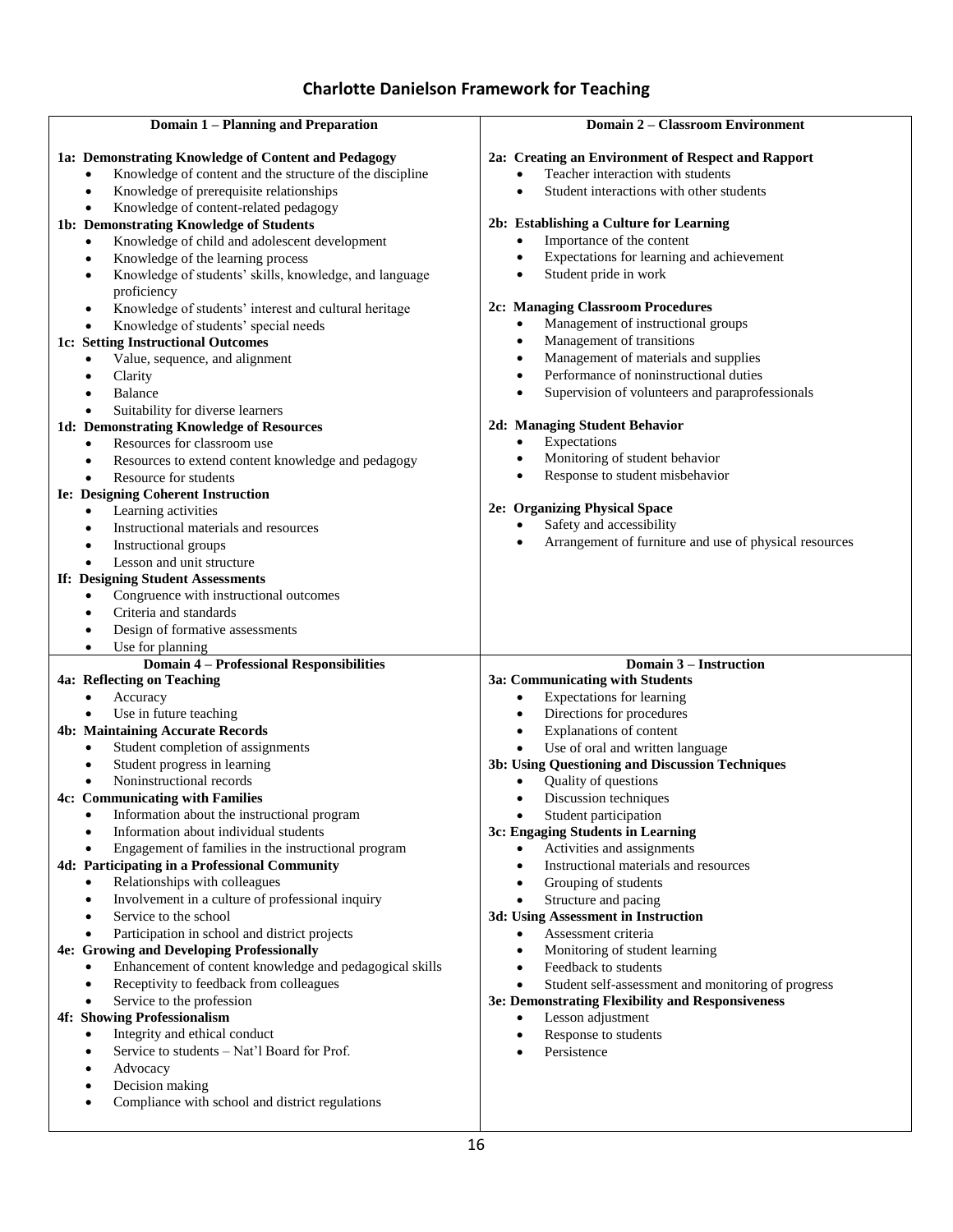# **Comparison**

**Bellons and Danielson Side-by-Side**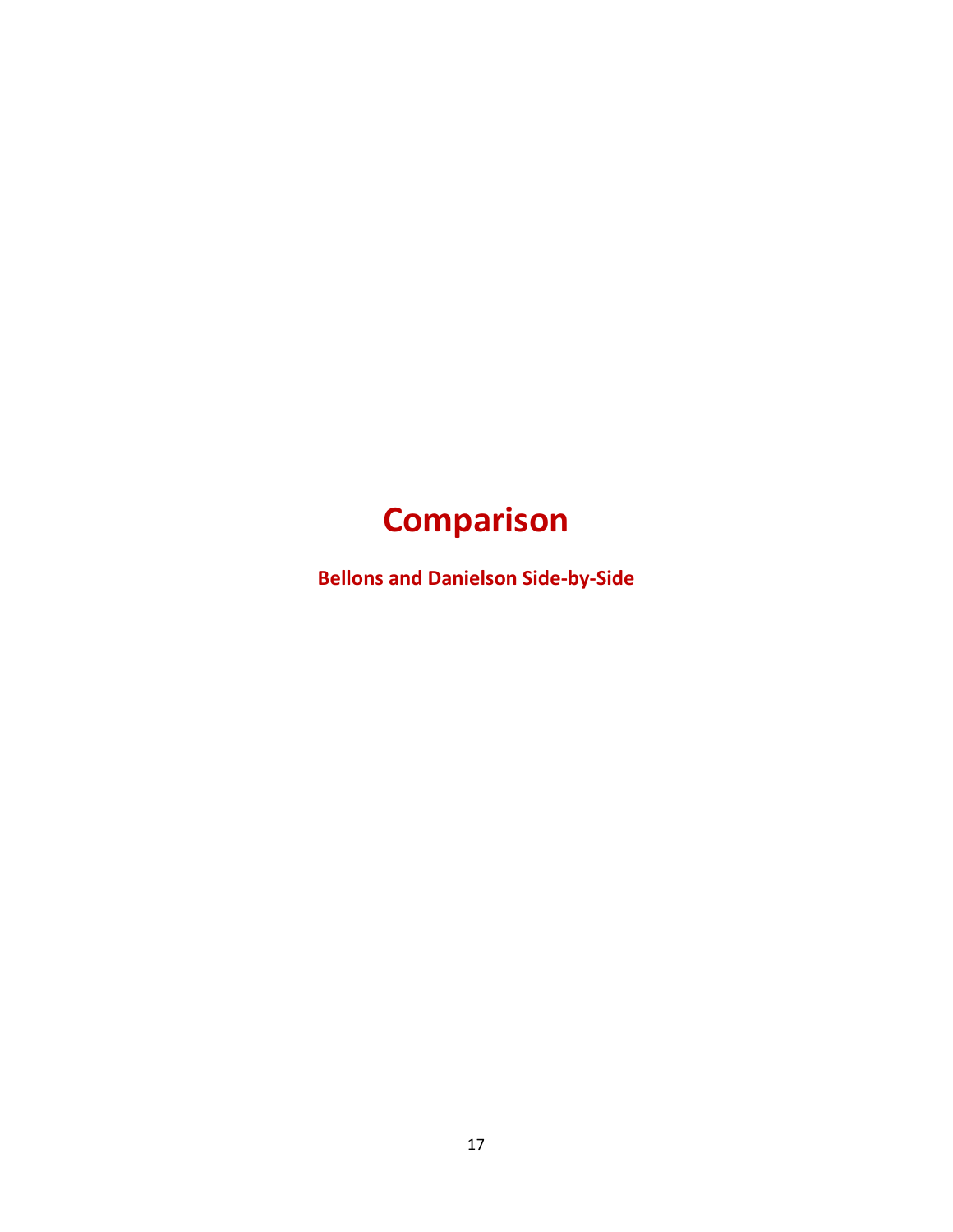### **Bellons & Danielson Classroom Evaluation Models**

|    | <b>Bellons: Domain 1 "Planning and Motivation"</b>                                                                    | <b>Danielson</b>                                   |
|----|-----------------------------------------------------------------------------------------------------------------------|----------------------------------------------------|
|    | 1. Planning is an ongoing process                                                                                     |                                                    |
|    | d) Preinstructional decisions are made about content, pacing,<br>allocation of time, and structuring.                 | 1e Designing Coherent Instruction                  |
| e) | Decisions made during instruction adjust the lesson to the<br>needs of students.                                      | 3e Demonstrating Flexibility and Responsiveness    |
| f  | Reflective decisions about instructional interactions and<br>classroom events are incorporated in subsequent lessons. | 1e Designing Coherent Instruction                  |
|    | 2. A comprehensive planning process guides instruction                                                                |                                                    |
| a) | Reference is made to curriculum or long range plans (guide,                                                           | 1a Demonstrating Knowledge of Content and Pedagogy |
|    | syllabus, unit plan, goals, objectives).                                                                              | 1c Setting Instructional Outcomes                  |
|    |                                                                                                                       | 1e Designing Coherent Instruction                  |
| b) | Decisions about content coverage are evident (e.g. pacing,<br>potholing the curriculum).                              | 1a Demonstrating Knowledge of Content and Pedagogy |
| C) | Daily/incremental plans clearly link to long<br>range/comprehensive plans.                                            | 1e Designing Coherent Instruction                  |
| d) | A clear relationship exists between curriculum and instruction.                                                       | 1a Demonstrating Knowledge of Content and Pedagogy |
|    |                                                                                                                       | 1e Designing Coherent Instruction                  |
| e) | A series of lessons is integrated to accomplish a specific<br>purpose.                                                | 1e Designing Coherent Instruction                  |
|    | 3. Planning decisions are based on student needs and desired learning                                                 |                                                    |
| a) | Expectations for student outcomes are appropriate and                                                                 | 1a Demonstrating Knowledge of Content and Pedagogy |
|    | attainable.                                                                                                           | 1b Demonstrating Knowledge of Students             |
|    | b) Learning objectives focus on desired student outcomes rather<br>than activities.                                   | 1c Setting Instructional Outcomes                  |
| C) | Learning objectives are balanced (cognitive, affective).                                                              | 1a Demonstrating Knowledge of Content and Pedagogy |
|    |                                                                                                                       | 1b Demonstrating Knowledge of Students             |
| d) | Learning objectives address academic and social needs.                                                                | 1a Demonstrating Knowledge of Content and Pedagogy |
|    |                                                                                                                       | 1b Demonstrating Knowledge of Students             |
|    | e) Learning objectives include a range of lower/higher order<br>cognitive objectives.                                 | 1b Demonstrating Knowledge of Students             |
| f) | Curriculum is adapted to meet the needs of individuals and<br>groups.                                                 | 1b Demonstrating Knowledge of Students             |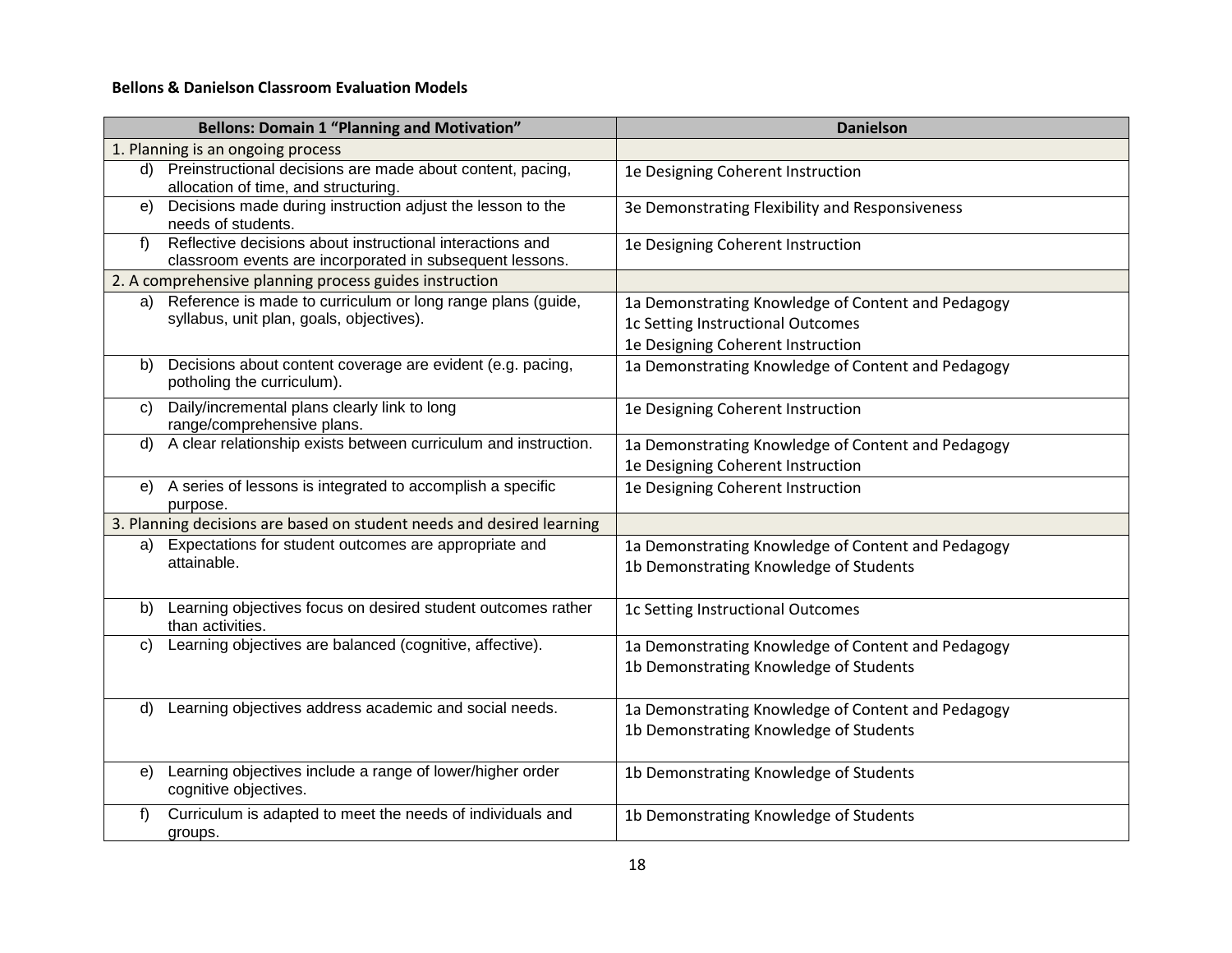|              | 4. Assessment practices and instructional planning are congruent                                                                          |                                        |
|--------------|-------------------------------------------------------------------------------------------------------------------------------------------|----------------------------------------|
| a)           | Student data are collected, recorded, and interpreted.                                                                                    | 3d Using Assessment in Instruction     |
| b)           | Entry level knowledge/skills are assessed.                                                                                                | 3d Using Assessment in Instruction     |
| $\mathsf{C}$ | Assessment information is used for making instructional<br>decisions (grouping, pacing, sequencing.                                       | 3d Using Assessment in Instruction     |
| d)           | Instructional activities and alternatives are based on<br>preassessment of student needs.                                                 | 3d Using Assessment in Instruction     |
| e)           | Assessment is used to generate information regarding students'<br>thinking and problem-solving processes, and progress on<br>assignments. | 3d Using Assessment in Instruction     |
|              | 5. A full range of assessment strategies is employed                                                                                      |                                        |
| $f$ )        | Both formal and informal assessments are used.                                                                                            | 3d Using Assessment in Instruction     |
| g)           | Affective and motivational characteristics are addressed.                                                                                 | 1b Demonstrating Knowledge of Students |
|              |                                                                                                                                           | 3d Using Assessment in Instruction     |
| h)           | Authentic assessment strategies (portfolios, performance,                                                                                 | 3c Engaging Students in Learning       |
|              | products) are incorporated.                                                                                                               | 3d Using Assessment in Instruction     |
| i)           | Ongoing assessment occurs before, during, and after                                                                                       | 1f Designing Student Assessments       |
|              | instruction.                                                                                                                              | 3d Using Assessment in Instruction     |
| j)           | Assessment continues throughout the year.                                                                                                 | 3d Using Assessment in Instruction     |
|              | 6. Classroom & task structures are congruent with student needs and                                                                       |                                        |
|              | learning outcomes                                                                                                                         |                                        |
| f)           | Expectations determine classroom and task structures.                                                                                     | 1c Setting Instructional Outcomes      |
| g)           | Classroom structure is designed to meet teacher and student                                                                               | 2c Managing Classroom Procedures       |
|              | needs.                                                                                                                                    | 2d Managing Student Behavior           |
|              | h) Task structure supports learning objectives (single and multi-<br>task).                                                               | 1e Designing Coherent Instruction      |
| i)           | Reward structures are consistent with intended learning<br>outcomes (individual, cooperative, competitive)                                | 3d Using Assessment in Instruction     |
| i)           | A variety of task structures is used to increase student<br>involvement.                                                                  | 3c Engaging Students in Learning       |
|              | 7. Activities are planned to achieve desired student outcomes and to                                                                      |                                        |
|              | promote positive attitudes toward learning                                                                                                |                                        |
| g)           | Activities are consistent with teacher expectations and student                                                                           | 1b Demonstrating Knowledge of Students |
|              | characteristics.                                                                                                                          | 1c Setting Instructional Outcomes      |
| h)           | Activities relate directly to learning objectives.                                                                                        | 1e Designing Coherent Instruction      |
| i)           | Activities build on experiences, interests, and familiar                                                                                  | 1b Demonstrating Knowledge of Students |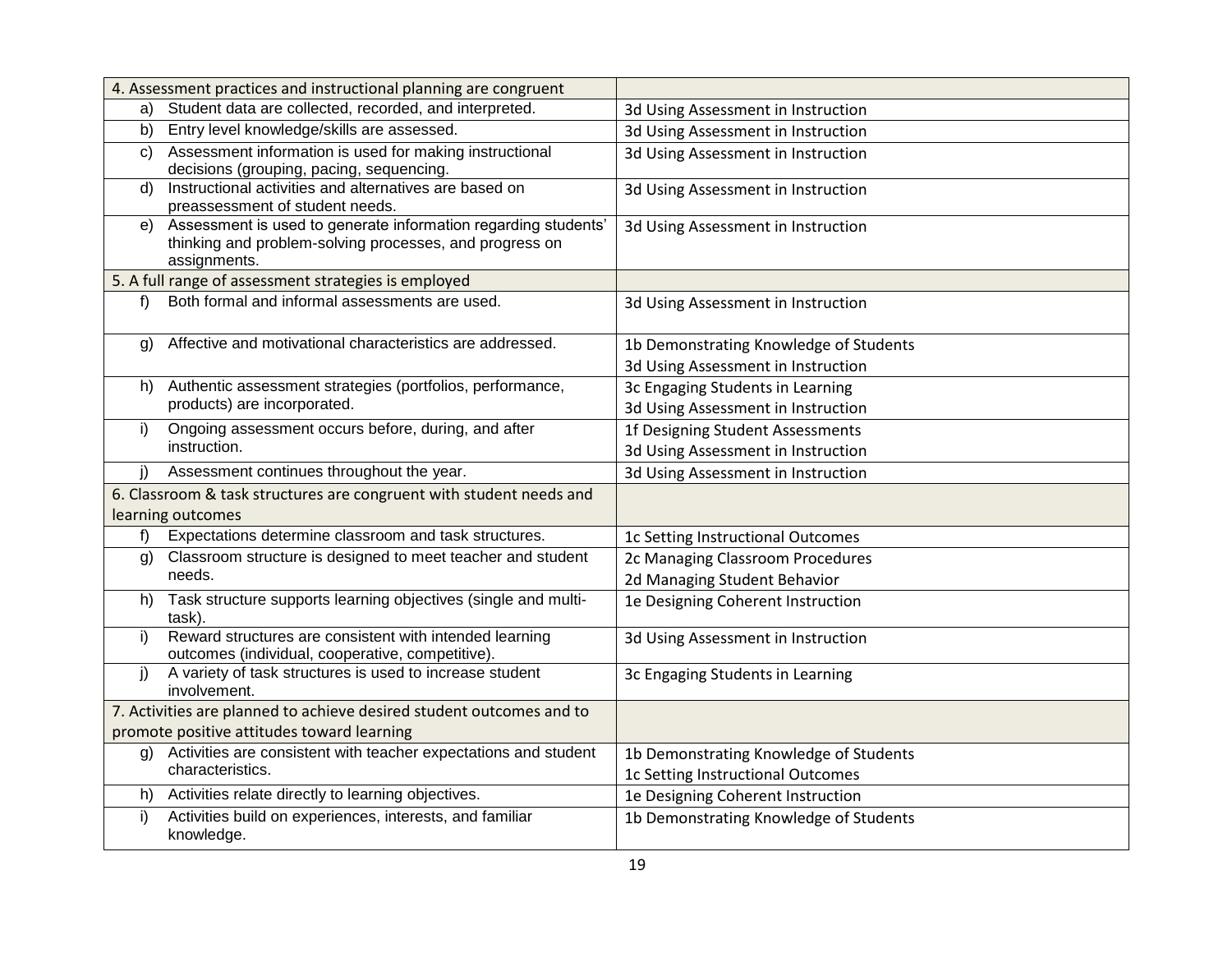| j)      | Activities are varied and meaningful to students' lives.                                                  | 1b Demonstrating Knowledge of Students            |
|---------|-----------------------------------------------------------------------------------------------------------|---------------------------------------------------|
| k)      | Activities encourage peer interaction and cooperation.                                                    | 3c Engaging Students in Learning                  |
|         | 8. Instructional materials support learning expectations                                                  |                                                   |
| d)      | Materials are clear, accurate, up-to-date, and at the appropriate<br>level of difficulty.                 | 1d Demonstrating Knowledge of Resources           |
| e)      | Materials and resources supplement instruction.                                                           | 1d Demonstrating Knowledge of Resources           |
| f)      | Materials, objectives, and assessment are integrated.                                                     | 1d Demonstrating Knowledge of Resources           |
|         | 9. Instructional use of technology is carefully planned and monitored                                     |                                                   |
| d)      | Students have easy access to technology (computers,<br>calculators, videotape, internet, etc.).           | 2e Organizing Physical Space                      |
| e)      | Computer hardware and software are effective and easy to<br>operate.                                      | 1e Designing Coherent Instruction                 |
| $f$ )   | Teachers offer encouragement, guidance, and feedback.                                                     | 2a Creating an Environment of Respect and Rapport |
|         | 10. Instructional strategies are used to unlock motives and develop                                       |                                                   |
|         | positive attitudes about learning                                                                         |                                                   |
| i)      | Positive student outcomes are linked to effort, persistence,<br>desire.                                   | 3c Engaging Students in Learning                  |
| j)      | Learning experiences are meaningful, relevant, and attainable.                                            | 3c Engaging Students in Learning                  |
| k)      | Students have opportunities to make choices and decisions.                                                | 3c Engaging Students in Learning                  |
| $\vert$ | Students are encouraged to take academic risks.                                                           | 3c Engaging Students in Learning                  |
|         | m) Teacher statements and actions develop student self-esteem,<br>efficacy, and expectations for success. | 2b Establishing a Culture for Learning            |
| n)      | Teacher demonstrates an understanding, of students' ability<br>and rnotivational level.                   | 3c Engaging Students in Learning                  |
| O)      | Teacher monitors motivational efforts to ensure positive<br>outcomes.                                     | 3c Engaging Students in Learning                  |
| p)      | Teacher models motivational behaviors and positive attitudes<br>toward learning.                          | 2b Establishing a Culture for Learning            |
|         | 11. Praise and criticism have a positive effect on student attitudes                                      |                                                   |
|         | toward learning                                                                                           |                                                   |
| a)      | Praise to individuals provides specific information regarding<br>accomplishments, or performance.         | 2a Creating an Environment of Respect and Rapport |
| b)      | Praise is spontaneous, sincere, and credible.                                                             | 2a Creating an Environment of Respect and Rapport |
| C)      | Student characteristics (age. SES, motivation) guide the use of<br>praise arid criticism.                 | 2a Creating an Environment of Respect and Rapport |
| d)      | Criticism is delivered in a supportive environment and<br>communicates the expected behavior.             | 2a Creating an Environment of Respect and Rapport |
| e)      | Insufficient effort or lack of concentration is the basis for<br>criticism.                               | 2a Creating an Environment of Respect and Rapport |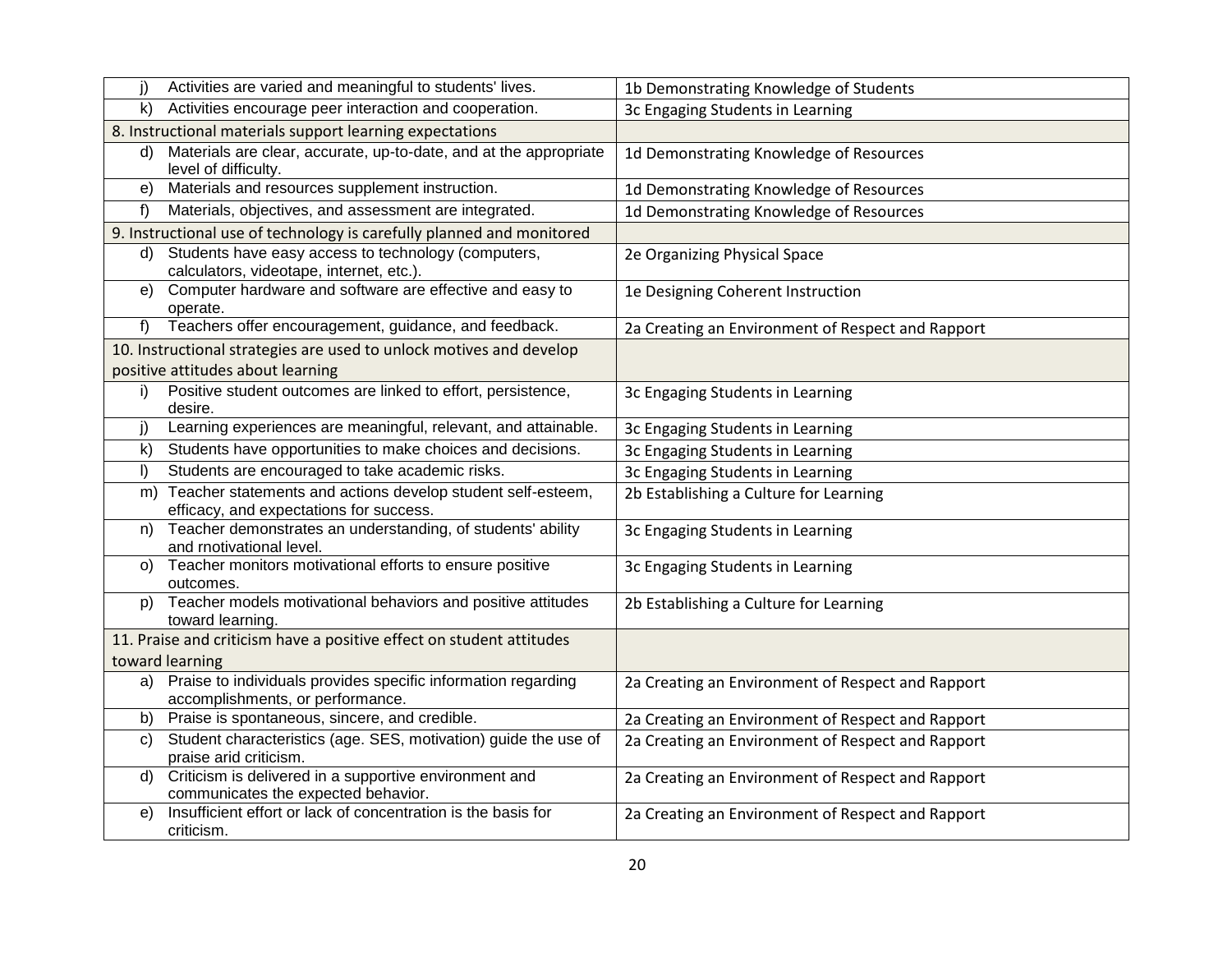| f)             | Sarcasm, ridicule; scolding, and negative statements about<br>students as persons are avoided.       | 2a Creating an Environment of Respect and Rapport |
|----------------|------------------------------------------------------------------------------------------------------|---------------------------------------------------|
|                |                                                                                                      |                                                   |
|                | <b>Bellons: Domain 2 "Instructional Management"</b>                                                  | <b>Danielson</b>                                  |
|                | 1. The classroom management system prevents misbehavior                                              |                                                   |
| h)             | Classroom management system attends to instruction and<br>behavior.                                  | 2d Managing Student Behavior                      |
| i)             | Behavioral expectations are communicated and monitored.                                              | 2d Managing Student Behavior                      |
| i)             | Teacher statements and actions promote desired behavior.                                             | 2d Managing Student Behavior                      |
| k)             | Established rules, procedures, and consequences are evident.                                         | 2c Managing Classroom Procedures                  |
|                |                                                                                                      | 2d Managing Student Behavior                      |
| $\mathbf{D}$   | Arrangement of the classroom promotes appropriate behavior.                                          | 2e Organizing Physical Space                      |
|                | m) Students exhibit responsible learning and interpersonal<br>behaviors.                             | 2d Managing Student Behavior                      |
| n)             | Teacher behaviors do not contribute to student misbehavior.                                          | 2d Managing Student Behavior                      |
|                | 2. The classroom management system attends to teacher and student                                    |                                                   |
| needs          |                                                                                                      |                                                   |
| e)             | Management system addresses academic and social needs of                                             | 1b Demonstrating Knowledge of Students            |
|                | students (individual, group).                                                                        | 2d Managing Student Behavior                      |
| $f$ )          | Management practices align with student characteristics, levels                                      | 1b Demonstrating Knowledge of Students            |
|                | of maturity, and developmental needs.                                                                | 2d Managing Student Behavior                      |
| $\mathfrak{g}$ | Management practices are consistent with teachers' belief<br>systems and tolerance levels.           | 2d Managing Student Behavior                      |
| h)             | Strategies are tailored to students with special needs (self-                                        | 1b Demonstrating Knowledge of Students            |
|                | control, self-monitoring, responsibility, social interaction).                                       | 2d Managing Student Behavior                      |
|                | 3. The classroom climate promotes student success                                                    |                                                   |
| h)             | Overall classroom climate is supportive, orderly, and<br>predictable.                                | 2a Creating an Environment of Respect and Rapport |
| i)             | Teacher/student interactions are positive and are mutually<br>respectful.                            | 2a Creating an Environment of Respect and Rapport |
| j)             | Positive reinforcement supports desired behavior.                                                    | 2a Creating an Environment of Respect and Rapport |
| $\mathsf{k}$   | Teacher models courteous and positive interpersonal behavior.                                        | 2a Creating an Environment of Respect and Rapport |
| I)             | Students are encouraged to take academic risks.                                                      | 2b Establishing a Culture for Learning            |
| m)             | Teacher communicates an understanding of students' needs<br>and concern for students as individuals. | 2a Creating an Environment of Respect and Rapport |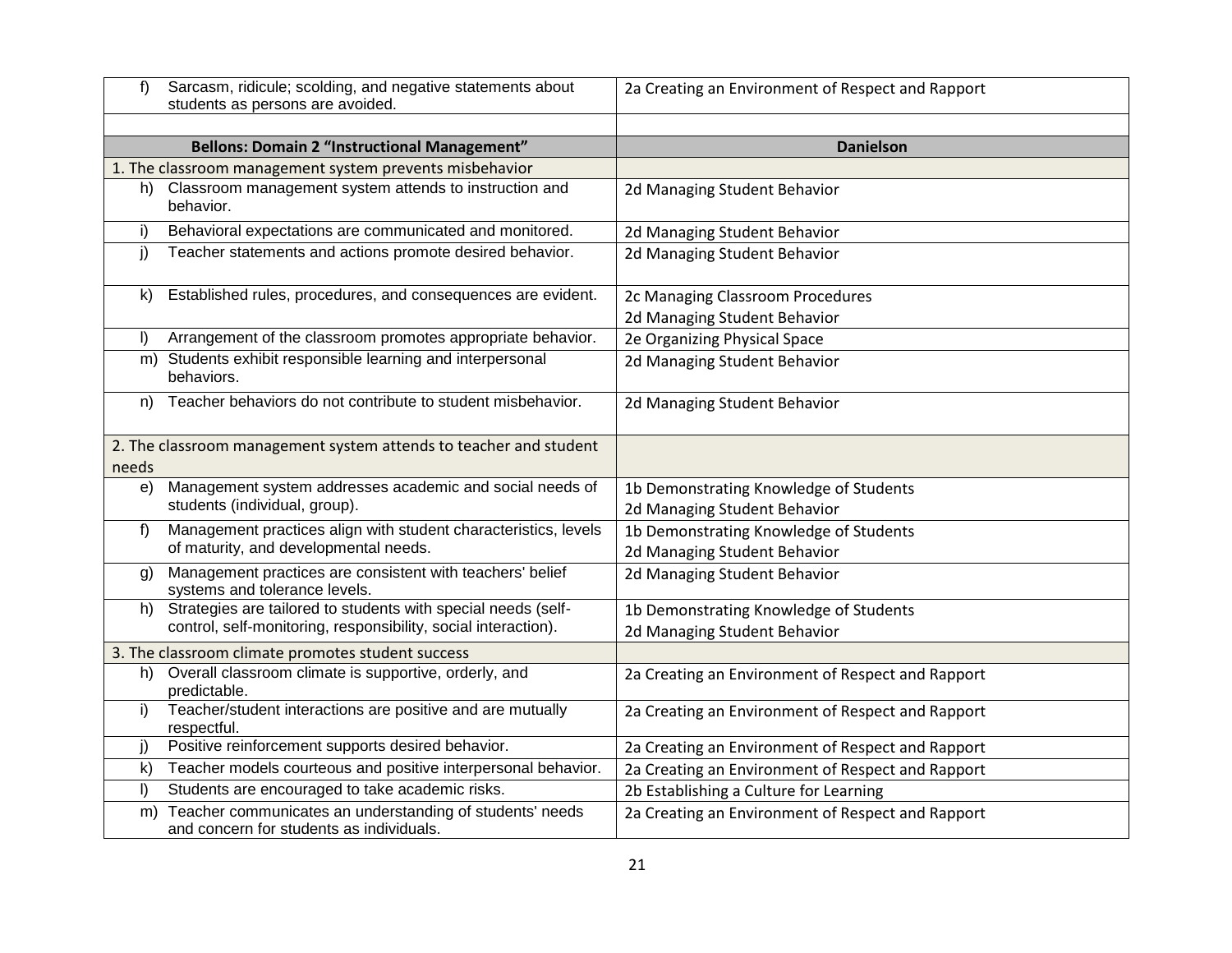| 3c Engaging Students in Learning                                                                                                                                                                                                                                                                                                                                                                                                                                                                                                                                                                                                                                                                                                                                                                                                                                                                                                                                                                                                                                                                                                                                                                                                                                                                                                                                                                                                                                                                                                                                                                                          |
|---------------------------------------------------------------------------------------------------------------------------------------------------------------------------------------------------------------------------------------------------------------------------------------------------------------------------------------------------------------------------------------------------------------------------------------------------------------------------------------------------------------------------------------------------------------------------------------------------------------------------------------------------------------------------------------------------------------------------------------------------------------------------------------------------------------------------------------------------------------------------------------------------------------------------------------------------------------------------------------------------------------------------------------------------------------------------------------------------------------------------------------------------------------------------------------------------------------------------------------------------------------------------------------------------------------------------------------------------------------------------------------------------------------------------------------------------------------------------------------------------------------------------------------------------------------------------------------------------------------------------|
|                                                                                                                                                                                                                                                                                                                                                                                                                                                                                                                                                                                                                                                                                                                                                                                                                                                                                                                                                                                                                                                                                                                                                                                                                                                                                                                                                                                                                                                                                                                                                                                                                           |
|                                                                                                                                                                                                                                                                                                                                                                                                                                                                                                                                                                                                                                                                                                                                                                                                                                                                                                                                                                                                                                                                                                                                                                                                                                                                                                                                                                                                                                                                                                                                                                                                                           |
| 2d Managing Student Behavior                                                                                                                                                                                                                                                                                                                                                                                                                                                                                                                                                                                                                                                                                                                                                                                                                                                                                                                                                                                                                                                                                                                                                                                                                                                                                                                                                                                                                                                                                                                                                                                              |
| 2d Managing Student Behavior                                                                                                                                                                                                                                                                                                                                                                                                                                                                                                                                                                                                                                                                                                                                                                                                                                                                                                                                                                                                                                                                                                                                                                                                                                                                                                                                                                                                                                                                                                                                                                                              |
| 2d Managing Student Behavior                                                                                                                                                                                                                                                                                                                                                                                                                                                                                                                                                                                                                                                                                                                                                                                                                                                                                                                                                                                                                                                                                                                                                                                                                                                                                                                                                                                                                                                                                                                                                                                              |
| 2d Managing Student Behavior                                                                                                                                                                                                                                                                                                                                                                                                                                                                                                                                                                                                                                                                                                                                                                                                                                                                                                                                                                                                                                                                                                                                                                                                                                                                                                                                                                                                                                                                                                                                                                                              |
| 2d Managing Student Behavior                                                                                                                                                                                                                                                                                                                                                                                                                                                                                                                                                                                                                                                                                                                                                                                                                                                                                                                                                                                                                                                                                                                                                                                                                                                                                                                                                                                                                                                                                                                                                                                              |
| 2d Managing Student Behavior                                                                                                                                                                                                                                                                                                                                                                                                                                                                                                                                                                                                                                                                                                                                                                                                                                                                                                                                                                                                                                                                                                                                                                                                                                                                                                                                                                                                                                                                                                                                                                                              |
|                                                                                                                                                                                                                                                                                                                                                                                                                                                                                                                                                                                                                                                                                                                                                                                                                                                                                                                                                                                                                                                                                                                                                                                                                                                                                                                                                                                                                                                                                                                                                                                                                           |
|                                                                                                                                                                                                                                                                                                                                                                                                                                                                                                                                                                                                                                                                                                                                                                                                                                                                                                                                                                                                                                                                                                                                                                                                                                                                                                                                                                                                                                                                                                                                                                                                                           |
| 2d Managing Student Behavior                                                                                                                                                                                                                                                                                                                                                                                                                                                                                                                                                                                                                                                                                                                                                                                                                                                                                                                                                                                                                                                                                                                                                                                                                                                                                                                                                                                                                                                                                                                                                                                              |
| 2c Managing Classroom Procedures                                                                                                                                                                                                                                                                                                                                                                                                                                                                                                                                                                                                                                                                                                                                                                                                                                                                                                                                                                                                                                                                                                                                                                                                                                                                                                                                                                                                                                                                                                                                                                                          |
| 2c Managing Classroom Procedures                                                                                                                                                                                                                                                                                                                                                                                                                                                                                                                                                                                                                                                                                                                                                                                                                                                                                                                                                                                                                                                                                                                                                                                                                                                                                                                                                                                                                                                                                                                                                                                          |
|                                                                                                                                                                                                                                                                                                                                                                                                                                                                                                                                                                                                                                                                                                                                                                                                                                                                                                                                                                                                                                                                                                                                                                                                                                                                                                                                                                                                                                                                                                                                                                                                                           |
| 2c Managing Classroom Procedures                                                                                                                                                                                                                                                                                                                                                                                                                                                                                                                                                                                                                                                                                                                                                                                                                                                                                                                                                                                                                                                                                                                                                                                                                                                                                                                                                                                                                                                                                                                                                                                          |
| 2c Managing Classroom Procedures                                                                                                                                                                                                                                                                                                                                                                                                                                                                                                                                                                                                                                                                                                                                                                                                                                                                                                                                                                                                                                                                                                                                                                                                                                                                                                                                                                                                                                                                                                                                                                                          |
| 2d Managing Student Behavior                                                                                                                                                                                                                                                                                                                                                                                                                                                                                                                                                                                                                                                                                                                                                                                                                                                                                                                                                                                                                                                                                                                                                                                                                                                                                                                                                                                                                                                                                                                                                                                              |
|                                                                                                                                                                                                                                                                                                                                                                                                                                                                                                                                                                                                                                                                                                                                                                                                                                                                                                                                                                                                                                                                                                                                                                                                                                                                                                                                                                                                                                                                                                                                                                                                                           |
|                                                                                                                                                                                                                                                                                                                                                                                                                                                                                                                                                                                                                                                                                                                                                                                                                                                                                                                                                                                                                                                                                                                                                                                                                                                                                                                                                                                                                                                                                                                                                                                                                           |
| 2d Managing Student Behavior                                                                                                                                                                                                                                                                                                                                                                                                                                                                                                                                                                                                                                                                                                                                                                                                                                                                                                                                                                                                                                                                                                                                                                                                                                                                                                                                                                                                                                                                                                                                                                                              |
| 2d Managing Student Behavior                                                                                                                                                                                                                                                                                                                                                                                                                                                                                                                                                                                                                                                                                                                                                                                                                                                                                                                                                                                                                                                                                                                                                                                                                                                                                                                                                                                                                                                                                                                                                                                              |
| 2d Managing Student Behavior                                                                                                                                                                                                                                                                                                                                                                                                                                                                                                                                                                                                                                                                                                                                                                                                                                                                                                                                                                                                                                                                                                                                                                                                                                                                                                                                                                                                                                                                                                                                                                                              |
|                                                                                                                                                                                                                                                                                                                                                                                                                                                                                                                                                                                                                                                                                                                                                                                                                                                                                                                                                                                                                                                                                                                                                                                                                                                                                                                                                                                                                                                                                                                                                                                                                           |
| 1e Designing Coherent Instruction                                                                                                                                                                                                                                                                                                                                                                                                                                                                                                                                                                                                                                                                                                                                                                                                                                                                                                                                                                                                                                                                                                                                                                                                                                                                                                                                                                                                                                                                                                                                                                                         |
| 1e Designing Coherent Instruction                                                                                                                                                                                                                                                                                                                                                                                                                                                                                                                                                                                                                                                                                                                                                                                                                                                                                                                                                                                                                                                                                                                                                                                                                                                                                                                                                                                                                                                                                                                                                                                         |
| 3e Demonstrating Flexibility and Responsiveness                                                                                                                                                                                                                                                                                                                                                                                                                                                                                                                                                                                                                                                                                                                                                                                                                                                                                                                                                                                                                                                                                                                                                                                                                                                                                                                                                                                                                                                                                                                                                                           |
| 3c Engaging Students in Learning                                                                                                                                                                                                                                                                                                                                                                                                                                                                                                                                                                                                                                                                                                                                                                                                                                                                                                                                                                                                                                                                                                                                                                                                                                                                                                                                                                                                                                                                                                                                                                                          |
| Students work independently as well as cooperatively.<br>4. Corrective actions are based on teacher and student needs and an<br>understanding of the causes of misbehavior<br>Corrective actions are reasonable, fair, and relate to expected<br>classroom behaviors.<br>Teacher interventions are based on the type of misbehavior.<br>Teacher interventions are delivered promptly and objectively<br>without disrupting academic focus.<br>The least obtrusive intervention is used to manage<br>misbehavior.<br>Interventions are used in a constructive manner.<br>Long term behavior management programs promote improved<br>student behavior.<br>5. Specific actions are taken to increase the percentage of allocated<br>time used for learning<br>Interruptions and distractions that interfere with learning are<br>minimal.<br>Late starts and early endings are avoided.<br>Teacher models on-task behavior.<br>Transitions are managed quickly and effectively.<br>Materials and equipment are readily available.<br>Little time is lost for overt behavior management.<br>6. Instructional and behavioral expectations are systematically<br>Teacher monitoring produces desired results in terms of<br>learning and student behavior.<br>Instructional cues and contacts are used to maintain an<br>academic focus.<br>Teacher checks for accuracy and progress on assignments.<br>7. Task structures are managed to promote student learning<br>Task structures vary to meet specific objectives.<br>Both structure and flexibility are evident.<br>Task structures vary within the lesson and over time. |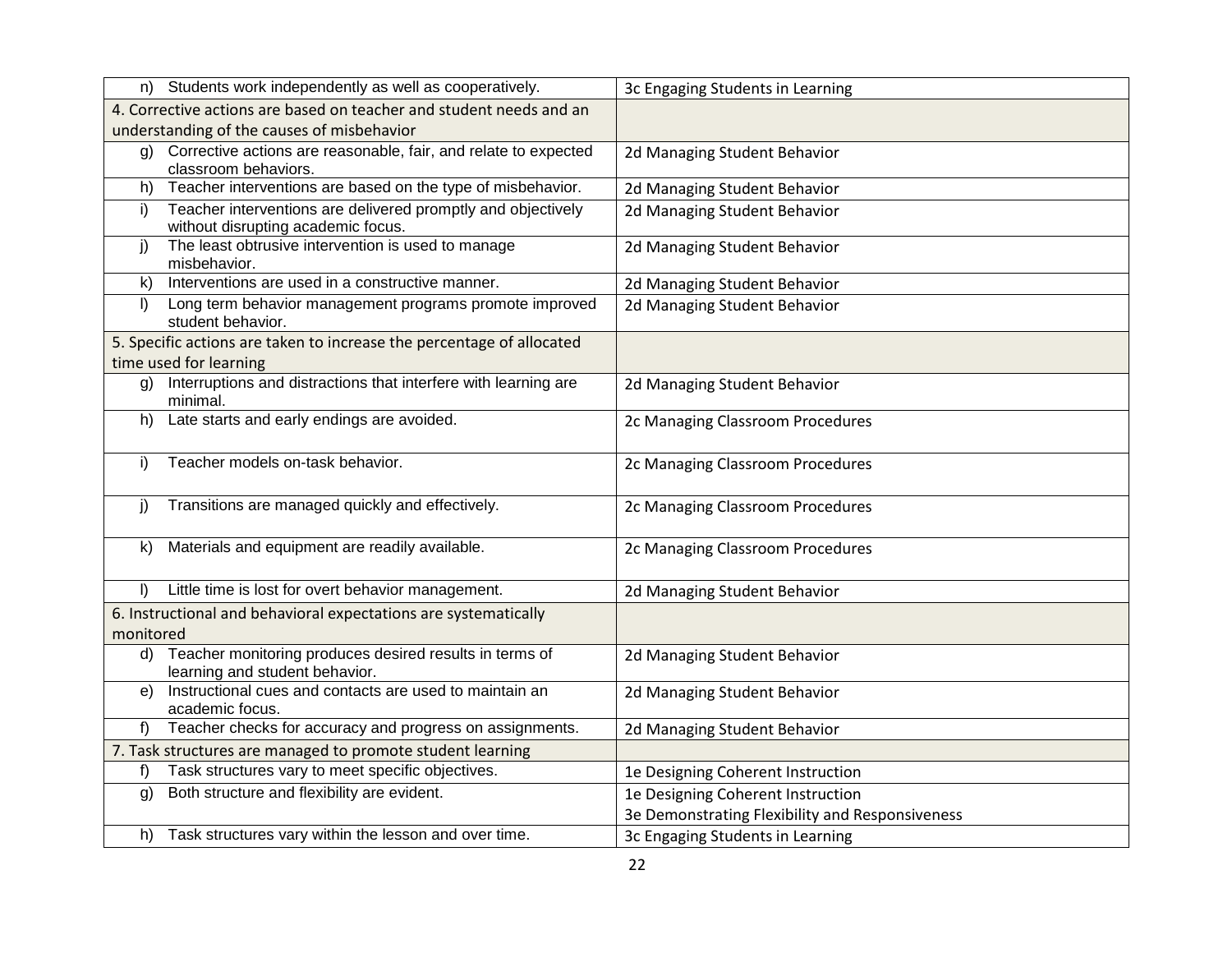| i) | Task structures are managed to provide optimal learning<br>opportunities.                                 | 2c Managing Classroom Procedures                |
|----|-----------------------------------------------------------------------------------------------------------|-------------------------------------------------|
| j) | Instructional conditions (time, materials, equipment) support<br>task structures.                         | 1d Demonstrating Knowledge of Resources         |
|    | 8. Established routines reduce managerial demands and allow teachers                                      |                                                 |
|    | and students to attend to learning needs                                                                  |                                                 |
|    |                                                                                                           |                                                 |
| f) | Routines are used to maintain a predictable flow of events and<br>guide student behavior.                 | 2d Managing Student Behavior                    |
| g) | Established routines facilitate orderly transitions.                                                      | 2c Managing Classroom Procedures                |
| h) | Adjustments in routines are made as needed.                                                               | 3e Demonstrating Flexibility and Responsiveness |
| i) | Routines for independent and group activities are followed.                                               | 2c Managing Classroom Procedures                |
| j) | Students follow routines during instructional interaction.                                                | 2c Managing Classroom Procedures                |
|    | 9. Instructional content and student characteristics guide                                                |                                                 |
|    | teacher/student interactions                                                                              |                                                 |
| d) | Interactions are content related.                                                                         | 3c Engaging Students in Learning                |
| e) | Rate of interaction is consistent with learning objectives and<br>student characteristics.                | 3c Engaging Students in Learning                |
| f) | Interactions are widely distributed.                                                                      | 3c Engaging Students in Learning                |
|    | 10. A variety of instructional cues is employed                                                           |                                                 |
| f) | Cues are consistent with learning objectives and teacher<br>expectations.                                 | 3a Communicating with Students                  |
| g) | Cues are used to develop and maintain an academic focus.                                                  | 3a Communicating with Students                  |
| h) | Cues are communicated in a variety of modes (verbal,<br>nonverbal, written).                              | 3a Communicating with Students                  |
| i) | Techniques such as voice level, eye contact, and gestures are<br>used to strengthen the delivery of cues. | 3a Communicating with Students                  |
| j) | Contradictory cues are avoided.                                                                           | 3a Communicating with Students                  |
|    | 11. The pace of instruction is consistent with content expectations and                                   |                                                 |
|    | student characteristics                                                                                   |                                                 |
| f) | Pacing of instruction facilitates the achievement of learning<br>outcomes                                 | 3c Engaging Students in Learning                |
| g) | Instructional pace promotes the desired success rate.                                                     | 3c Engaging Students in Learning                |
| h) | Pace is monitored and adjusted to meet student needs.                                                     | 3e Demonstrating Flexibility and Responsiveness |
| i) | Pacing promotes and maintains student involvement.                                                        | 3c Engaging Students in Learning                |
| j) | Pacing adjustments are made in order to ensure optimal<br>success rates.                                  | 3e Demonstrating Flexibility and Responsiveness |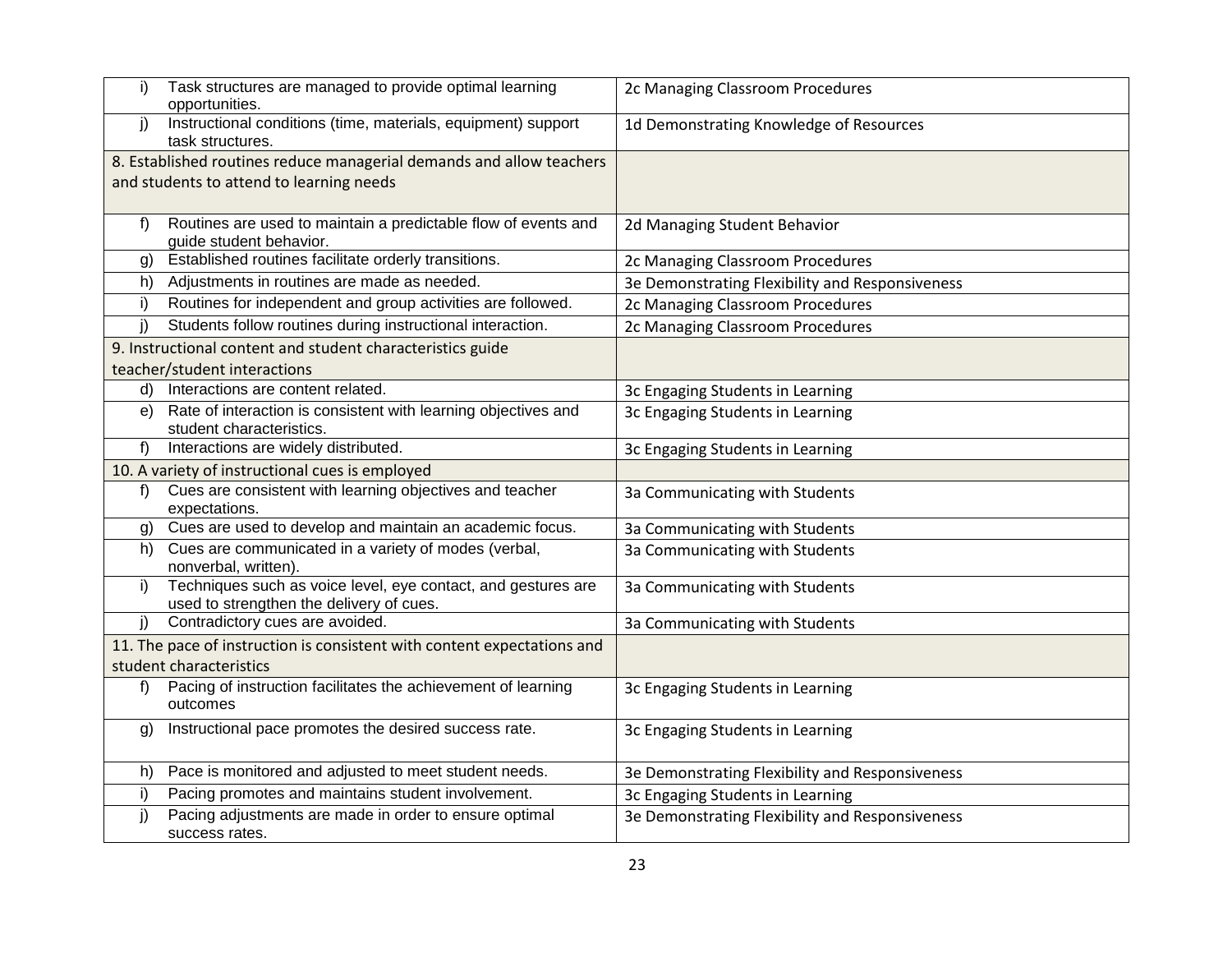| <b>Bellons: Domain 3 "Instructional Delivery"</b>                                                                   | <b>Danielson</b>                   |
|---------------------------------------------------------------------------------------------------------------------|------------------------------------|
| 1. Direct instruction is used to systematically manage the learning                                                 |                                    |
| process                                                                                                             |                                    |
| Sequence, pace, and content of instruction are controlled by<br>e)<br>the teacher.                                  | 3a Communicating with Students     |
| New information is taught incrementally using examples and<br>f<br>analogies.                                       | 3a Communicating with Students     |
| Opportunities are provided for applying new information.<br>g)                                                      | 3c Engaging Students in Learning   |
| Teacher regularly checks for understanding.<br>h)                                                                   | 3d Using Assessment in Instruction |
| 2. Clear, well-organized lectures and presentations help students                                                   |                                    |
| expand their knowledge base                                                                                         |                                    |
| Lectures are well organized and clearly structured.<br>h)                                                           | 3a Communicating with Students     |
| Content is accurate, current, and relevant.<br>i)                                                                   | 3a Communicating with Students     |
| Unfamiliar vocabulary is defined.<br>j)                                                                             | 3a Communicating with Students     |
| Information from the textbook, other sources, and content areas<br>$\mathsf{k}$<br>is integrated.                   | 3a Communicating with Students     |
| Deviation from focus and use of unrelated information are<br>$\vert$<br>avoided.                                    | 3a Communicating with Students     |
| Analogies, examples, and stories are used to illustrate key<br>m)<br>points.                                        | 3a Communicating with Students     |
| Information is conveyed fluently with carefully chosen<br>n)<br>vocabulary.                                         | 3a Communicating with Students     |
| Elements of enthusiasm are evident (varies voice, uses<br>O()<br>gestures and movement, makes positive statements). | 3a Communicating with Students     |
| 3. Structuring behaviors are used to enhance student learning                                                       |                                    |
| Learning objectives are clearly communicated.<br>f)                                                                 | 3a Communicating with Students     |
| Organization of information is conveyed to students.<br>g)                                                          | 3a Communicating with Students     |
| Physical and mental transitions are signaled.<br>h)                                                                 | 3a Communicating with Students     |
| Important points are emphasized.<br>i)                                                                              | 3a Communicating with Students     |
| i)<br>New information is reviewed and summarized.                                                                   | 3a Communicating with Students     |
| 4. Explanations are interactive                                                                                     |                                    |
| Teacher is responsive to student thinking and reasoning.<br>g)                                                      | 3c Engaging Students in Learning   |
| Students integrate new information with prior knowledge.<br>h)                                                      | 3c Engaging Students in Learning   |
| Students are asked to explain and describe their own<br>i)<br>comprehension.                                        | 3c Engaging Students in Learning   |
| Faulty, inaccurate concepts are corrected.<br>j)                                                                    | 3a Communicating with Students     |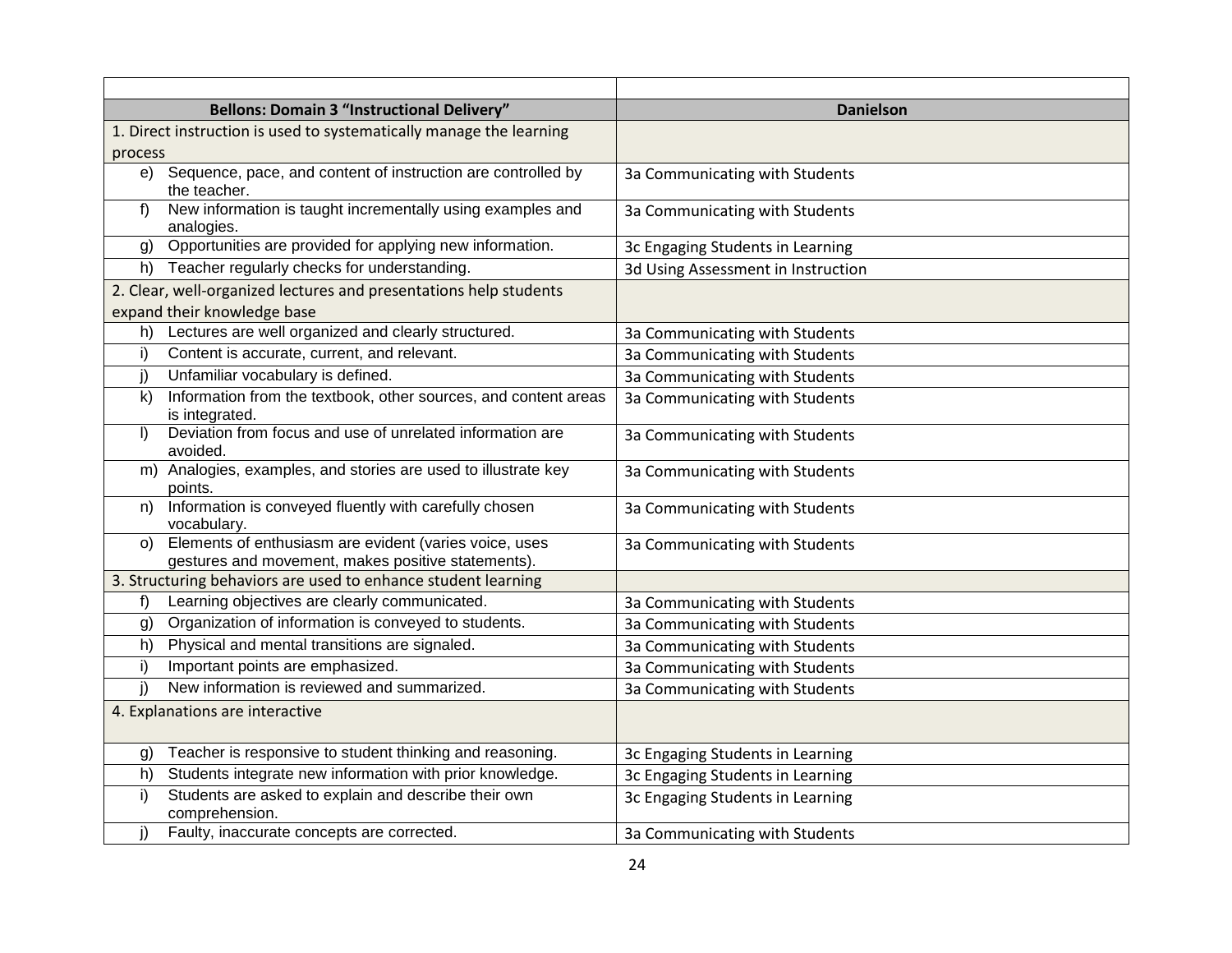| $\mathsf{k}$ | Teacher models reasoning processes.                                                        | 3a Communicating with Students                         |
|--------------|--------------------------------------------------------------------------------------------|--------------------------------------------------------|
| I)           | Students are expected to apply new learning to real tasks.                                 | 3c Engaging Students in Learning                       |
|              | 5. Academic feedback is used to improve student learning                                   |                                                        |
| f)           | Feedback relates to a standard of performance.                                             | 3d Using Assessment in Instruction                     |
| g)           | Correctives provide assistance and improve performance.                                    | 3d Using Assessment in Instruction                     |
| h)           | The amount and type of feedback are closely related to learning<br>expectations.           | 3d Using Assessment in Instruction                     |
| i)           | Multiple forms and sources of feedback are used.                                           | 3d Using Assessment in Instruction                     |
| j)           | Feedback is objective, timely, and specific to individual or group<br>expectations.        | 3d Using Assessment in Instruction                     |
|              | 6. Questioning techniques promote student achievement                                      |                                                        |
| g)           | Questions are sequenced to achieve learning objectives.                                    | 3b Using Questioning/Prompts and Discussion Techniques |
| h)           | Level and difficulty of questions are consistent with student<br>characteristics.          | 3b Using Questioning/Prompts and Discussion Techniques |
| i)           | Probing and redirecting are used to improve student<br>engagement.                         | 3b Using Questioning/Prompts and Discussion Techniques |
| j)           | Success rate is consistent with student characteristics.                                   | 3d Using Assessment in Instruction                     |
| k)           | Wait time is adjusted to the level of questions and interaction<br>expectations.           | 3b Using Questioning/Prompts and Discussion Techniques |
| $\vert$      | Cohesive questioning strategies are used to achieve specific<br>objectives.                | 3b Using Questioning/Prompts and Discussion Techniques |
|              | 7. Teacher/student interactions improve involvement and the quality                        |                                                        |
| of responses |                                                                                            |                                                        |
| e)           | Instructional techniques are used to improve student answers.                              | 3b Using Questioning/Prompts and Discussion Techniques |
| $f$ )        | Teacher models thinking processes needed to answer higher<br>level questions.              | 2b Establishing a Culture for Learning                 |
| g)           | Students are encouraged to ask content related questions.                                  | 3b Using Questioning/Prompts and Discussion Techniques |
| h)           | Teacher feedback is determined by the accuracy and quality of<br>student responses.        | 3d Using Assessment in Instruction                     |
|              | 8. Response opportunities facilitate student participation                                 |                                                        |
| f)           | Response opportunities are deliberately managed.                                           | 3b Using Questioning/Prompts and Discussion Techniques |
| g)           | Opportunities to respond are widely distributed.                                           | 3b Using Questioning/Prompts and Discussion Techniques |
| h)           | Response options are used to enhance student learning.                                     | 3b Using Questioning/Prompts and Discussion Techniques |
| i)           | Teacher reactions to student answers improve the quality and<br>quantity of participation. | 3b Using Questioning/Prompts and Discussion Techniques |
| j)           | Selected student statements and questions are used to develop<br>the lesson.               | 3b Using Questioning/Prompts and Discussion Techniques |
|              | 9. The organization and management of small groups are consistent                          |                                                        |
|              | with learning expectations                                                                 |                                                        |
|              |                                                                                            |                                                        |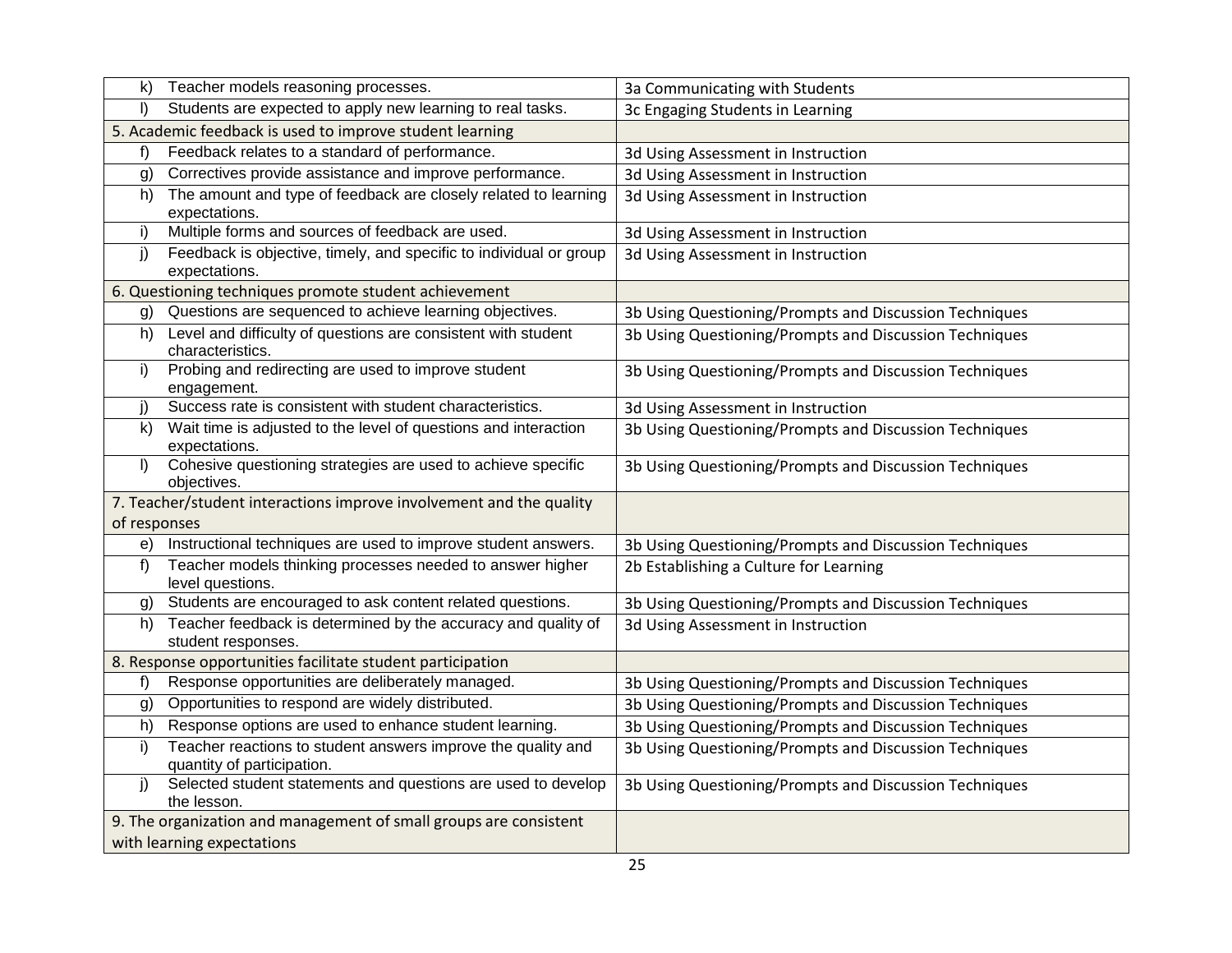| f)           | Students exhibit group process skills.                                                                                                                     | 3c Engaging Students in Learning                       |
|--------------|------------------------------------------------------------------------------------------------------------------------------------------------------------|--------------------------------------------------------|
| g)           | Students are held individually accountable for learning.                                                                                                   | 3d Using Assessment in Instruction                     |
| h)           | Direct student to student interaction is evident.                                                                                                          | 3c Engaging Students in Learning                       |
| i)           | Students depend on each other to achieve objectives.                                                                                                       | 3c Engaging Students in Learning                       |
| j)           | Groups proceed with a minimum of teacher intervention.                                                                                                     | 3c Engaging Students in Learning                       |
|              | 10. Discussions foster students' participation while expanding their                                                                                       |                                                        |
|              | knowledge base                                                                                                                                             |                                                        |
| f)           | Student knowledge is developed, enriched, or refined through<br>the interactive process.                                                                   | 3b Using Questioning/Prompts and Discussion Techniques |
| g)           | Differences of opinion are encouraged.                                                                                                                     | 3b Using Questioning/Prompts and Discussion Techniques |
| h)           | Discussion skills are taught and used.                                                                                                                     | 3b Using Questioning/Prompts and Discussion Techniques |
| i)           | Discussions are moderated by teachers and/or students.                                                                                                     | 3b Using Questioning/Prompts and Discussion Techniques |
| j)           | The number of direct teacher questions is limited.                                                                                                         | 3b Using Questioning/Prompts and Discussion Techniques |
|              | 11. Independent learning is carefully organized and managed                                                                                                |                                                        |
| f)           | Independent work behaviors are consistent with expectations.                                                                                               | 2d Managing Student Behavior                           |
| g)           | Learning time is adjusted to meet individual needs and<br>characteristics.                                                                                 | 3e Demonstrating Flexibility and Responsiveness        |
| h)           | Monitoring and feedback are used to promote a high success<br>rate/.                                                                                       | 3d Using Assessment in Instruction                     |
| i)           | Independent work expectations are clear and emphasize<br>student learning.                                                                                 | 3a Communicating with Students                         |
| j)           | Technology is used to support existing activities.                                                                                                         | 1d Demonstrating Knowledge of Resources                |
| $\mathsf{k}$ | Computers support higher order thinking, independent projects,<br>and collaboration.                                                                       | 2b Establishing a Culture for Learning                 |
| $\vert$      | Homework is used to extend and reinforce learning activities.                                                                                              | 1f Designing Student Assessments                       |
|              | 12. Direct instruction facilitates higher-level learning                                                                                                   |                                                        |
| a)           | Opportunities for active engagement in higher level leaning are<br>provided.                                                                               | 2b Establishing a Culture for Learning                 |
| b)           | A rationale is provided for why and when to use a specific<br>strategy.                                                                                    | 1e Designing Coherent Instruction                      |
| C)           | Teachers help students link new information to prior knowledge.                                                                                            | 3a Communicating with Students                         |
| d)           | Cognitive organizers help students integrate new information in<br>a meaningful way.                                                                       | 3c Engaging Students in Learning                       |
| e)           | Independent use of strategies is fostered.                                                                                                                 | 3c Engaging Students in Learning                       |
| f)           | Students participate in disciplined inquiry, integrating prior<br>knowledge and new information to produce documents that<br>have value outside of school. | 3c Engaging Students in Learning                       |
|              | 13. Instruction promotes concept development                                                                                                               |                                                        |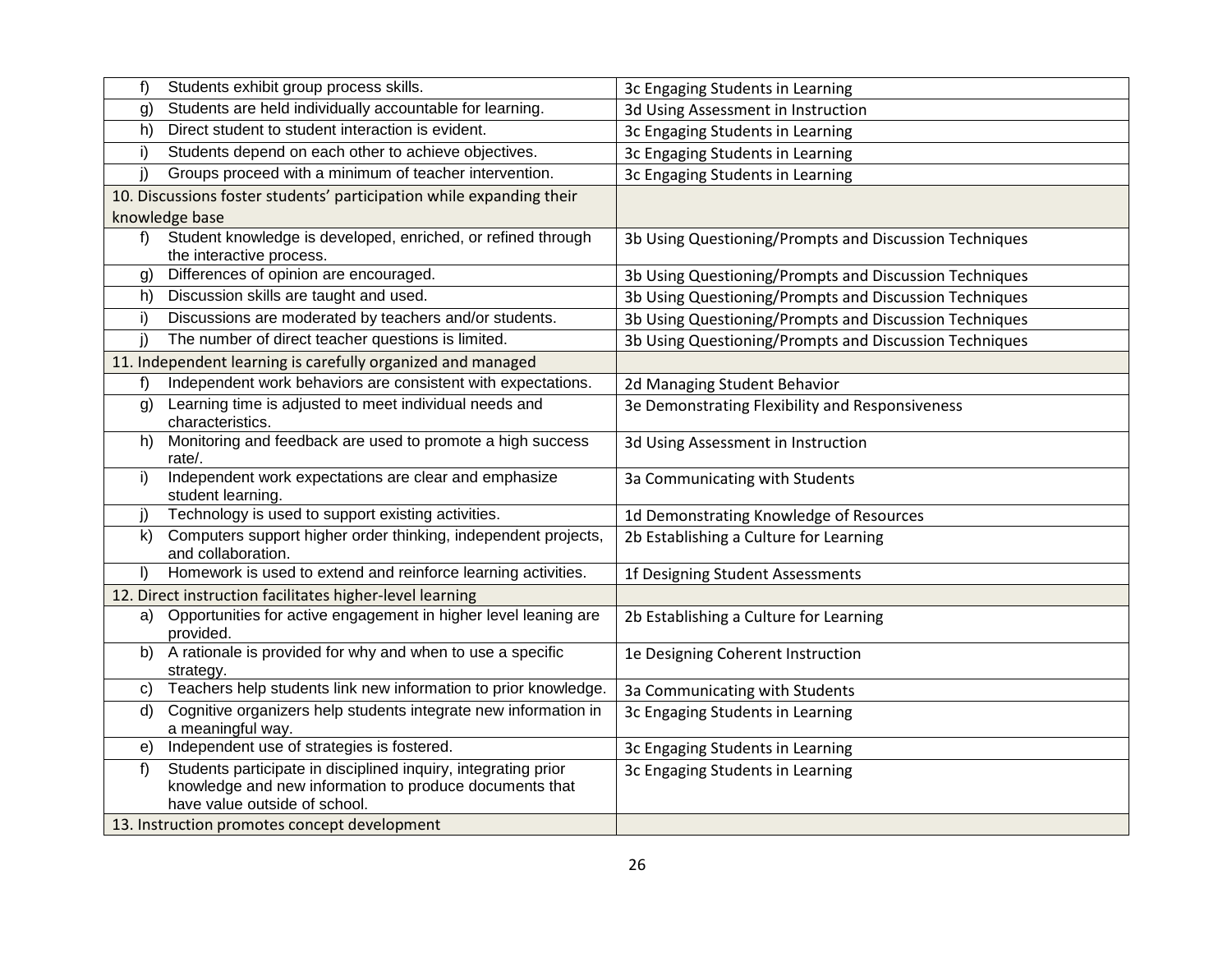| a) | Concepts are used to organize and sequence information.            | 3a Communicating with Students                  |
|----|--------------------------------------------------------------------|-------------------------------------------------|
| b) | Labels, attributes, and examples are used to develop an            | 3a Communicating with Students                  |
|    | understanding of abstract terms.                                   |                                                 |
| C) | Current student ideas and beliefs are identified and discussed.    | 3d Using Assessment in Instruction              |
| d) | Instructional activities help students alter or reconstruct faulty | 3e Demonstrating Flexibility and Responsiveness |
|    | concepts.                                                          |                                                 |
|    | 14. Classroom conditions and instructional processes develop self- |                                                 |
|    | regulated learners                                                 |                                                 |
| a) | Classroom conditions foster positive student self concepts.        | 2b Establishing a Culture for Learning          |
| b) | Classroom conditions and expectations encourage divergent          | 2b Establishing a Culture for Learning          |
|    | thinking.                                                          |                                                 |
| C) | Students are given explicit instruction about taking               | 2b Establishing a Culture for Learning          |
|    | responsibility for their own learning.                             |                                                 |
| d) | Students use a range of thinking strategies to accomplish          | 2b Establishing a Culture for Learning          |
|    | specific purposes.                                                 |                                                 |
| e) | Students monitor their own learning.                               | 2b Establishing a Culture for Learning          |
|    |                                                                    |                                                 |

#### **Section 8.8 of Teacher Contract and Danielson Framework**

| <b>Section 8.8 of Teacher Contract</b>  | <b>Danielson Framework</b>                         |
|-----------------------------------------|----------------------------------------------------|
| A. Attendance                           | 4f Showing Professionalism                         |
| <b>B. Classroom Management</b>          | 2d Managing Student Behavior                       |
| C. Communications                       | 4c Communicating with Families                     |
|                                         | 2a Creating an Environment of Respect and Rapport  |
| D. Competency in the Subject Matter     | 1a Demonstrating Knowledge of Content and Pedagogy |
|                                         | 4d Participating in a Professional Community       |
|                                         | 4e Growing and Developing Professionally           |
| E. Instructional Methods                | 3c Engaging Students in Learning                   |
|                                         | 3d Using Assessment in Instruction                 |
|                                         | 4a Reflecting on Teaching                          |
| F. Instructional Planning               | 1c Setting Instructional Outcomes                  |
|                                         | 1e Designing Coherent Instruction                  |
|                                         | 3e Demonstrating Flexibility and Responsiveness    |
| G. Student Performance                  | 3d Using Assessment in Instruction                 |
| H. Support for the Total School Program | 4d Participating in a Professional Community       |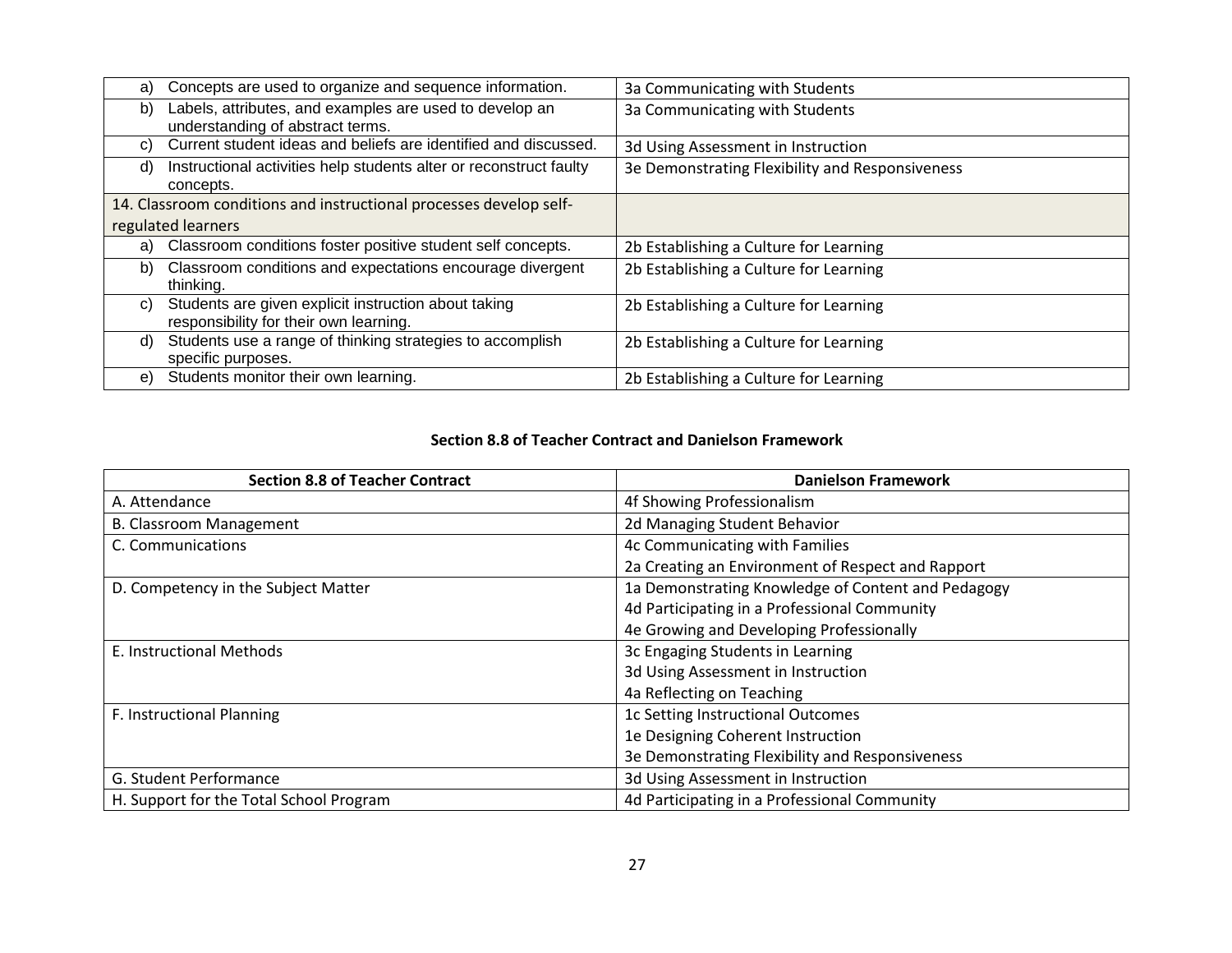# **More Information:**

**Other Frameworks, Long Form of FFT**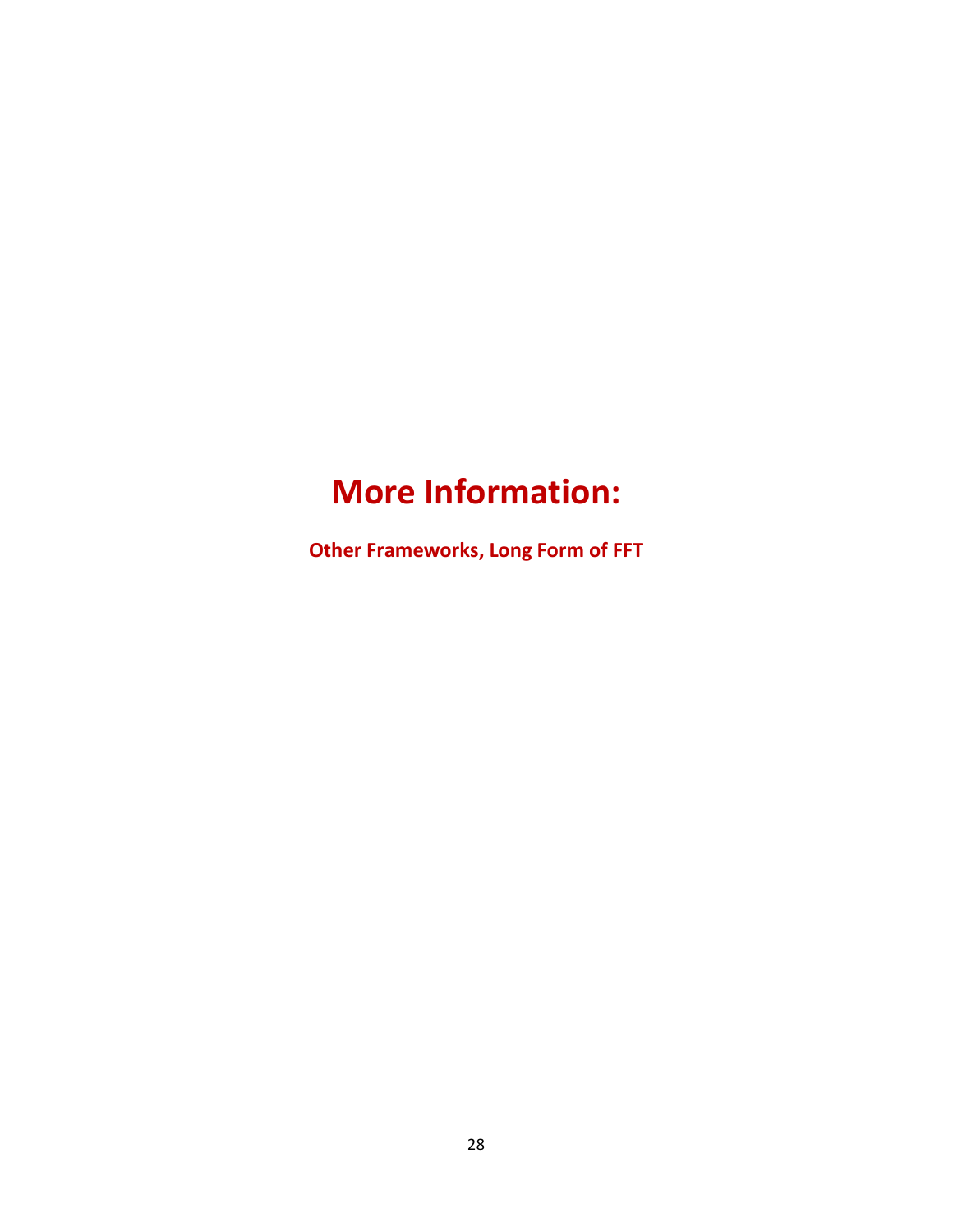### **A Framework for Counselors**

| <b>Domain 1 - Planning and Preparation</b>                                                                                      | <b>Domain 2 - The Environment</b>                                                                                                             |
|---------------------------------------------------------------------------------------------------------------------------------|-----------------------------------------------------------------------------------------------------------------------------------------------|
| 1a: Demonstrating knowledge of counseling theory and techniques                                                                 | 2a: Creating an environment of respect and rapport                                                                                            |
| 1b: Demonstrating knowledge of child and adolescent development                                                                 | 2b: Establishing a culture for productive communication                                                                                       |
| 1c: Establishing goals for the counseling program appropriate to the<br>setting and the students served                         | 2c: Managing routines and procedures                                                                                                          |
| 1d: Demonstrating knowledge of state and federal regulations and of<br>resources both within and beyond the school and district | 2d: Establishing standards of conduct and contributing to the culture for<br>student behavior throughout the school                           |
| 1e: Planning the counseling program, integrated with the regular school<br>program                                              | 2e: Organizing physical space                                                                                                                 |
| 1f: Developing a plan to evaluate the counseling program                                                                        |                                                                                                                                               |
|                                                                                                                                 |                                                                                                                                               |
| <b>Domain 4 - Professional Responsibilities</b>                                                                                 | <b>Domain 3 - Delivery of Services</b>                                                                                                        |
| 4a: Reflecting on practice                                                                                                      | 3a: Assessing student needs                                                                                                                   |
|                                                                                                                                 |                                                                                                                                               |
| 4b: Maintaining records and submitting them in a timely fashion                                                                 | 3b: Assisting students and teachers in the formulation of academic,<br>personal/social, and career plans, based on knowledge of student needs |
| 4c: Communicating with families                                                                                                 | 3c: Using counseling techniques in individual and classroom programs                                                                          |
| 4d: Participating in a professional community                                                                                   | 3d: Brokering resources to meet needs                                                                                                         |
| 4e: Engaging in professional development                                                                                        | 3e: Demonstrating flexibility and responsiveness                                                                                              |
| 4f: Showing professionalism                                                                                                     |                                                                                                                                               |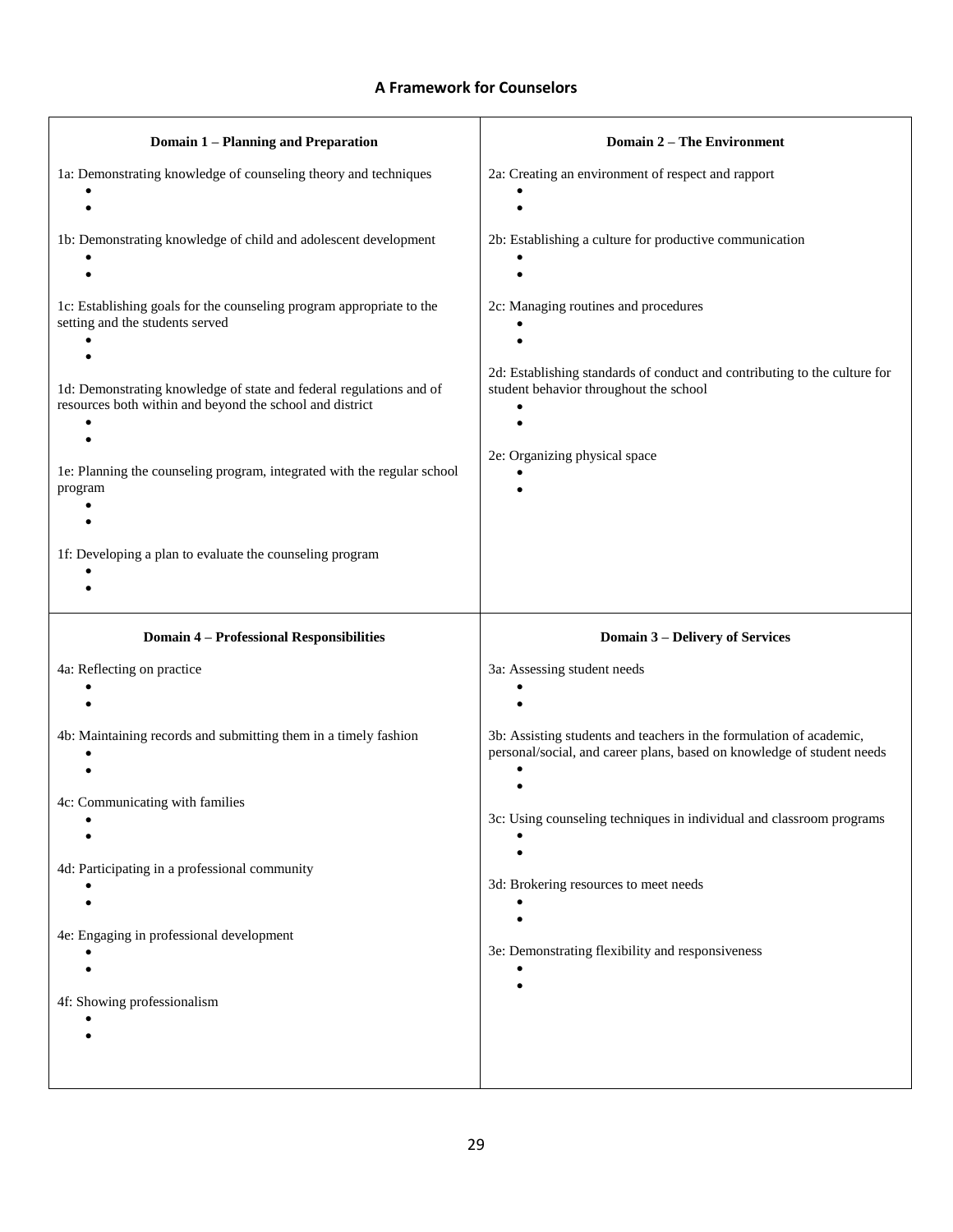### **A Framework for Social Workers**

| Domain 1 - Planning and Preparation                                                                      | <b>Domain 2 – The Environment</b>                                                                                   |
|----------------------------------------------------------------------------------------------------------|---------------------------------------------------------------------------------------------------------------------|
| 1a: Demonstrating knowledge of counseling theory and techniques                                          | 2a: Creating an environment of respect and rapport                                                                  |
| 1b: Establishing goals for the social work program appropriate to the<br>setting and the students served | 2b: Establishing a culture for productive communication                                                             |
| 1c: Demonstrating knowledge of child and adolescent development                                          | 2c: Managing routines and procedures                                                                                |
| 1d: Utilization of community resources to support students within the                                    | 2d: Establishing standards of conduct and contributing to the culture for<br>student behavior throughout the school |
| school setting                                                                                           | 2e: Organizing Physical Space                                                                                       |
| 1e: Developing and facilitating a plan to evaluate the social work<br>program                            | 2f: Establishing rapport with students                                                                              |
|                                                                                                          | 2g: Established a culture for positive mental health throughout the school                                          |
|                                                                                                          | 2h: Establishing and maintaining clear procedures for referrals                                                     |
|                                                                                                          |                                                                                                                     |
|                                                                                                          |                                                                                                                     |
| <b>Domain 4 - Professional Responsibilities</b>                                                          | <b>Domain 3 - Delivery of Services</b>                                                                              |
| 4a: Reflecting on practice                                                                               | 3a: Assessing student needs                                                                                         |
| 4b: Maintaining accurate records                                                                         | 3b: Assisting students in the formulation of personal/social goals based<br>on the knowledge of student needs       |
|                                                                                                          | 3c: Using counseling techniques in individual and classroom programs                                                |
| 4c: Communicating with families                                                                          | 3d: Brokering resources to meet needs                                                                               |
| 4d: Participating in a professional community                                                            | 3e: Communication with staff                                                                                        |
| 4e: Engaging in professional development                                                                 | 3f: Assessing and meeting student needs by developing/conducting<br>group counseling programs as needed             |
|                                                                                                          | 3g: Responding to referrals; consulting with teachers and administrators                                            |
| 4f: Showing Professionalism                                                                              | 3h: Planning interventions to maximize students' likelihood of success                                              |
|                                                                                                          | 3g: Maintaining contact with physicians and community mental health<br>service providers                            |
|                                                                                                          | 3h: Referring students and families to community service providers<br>appropriately                                 |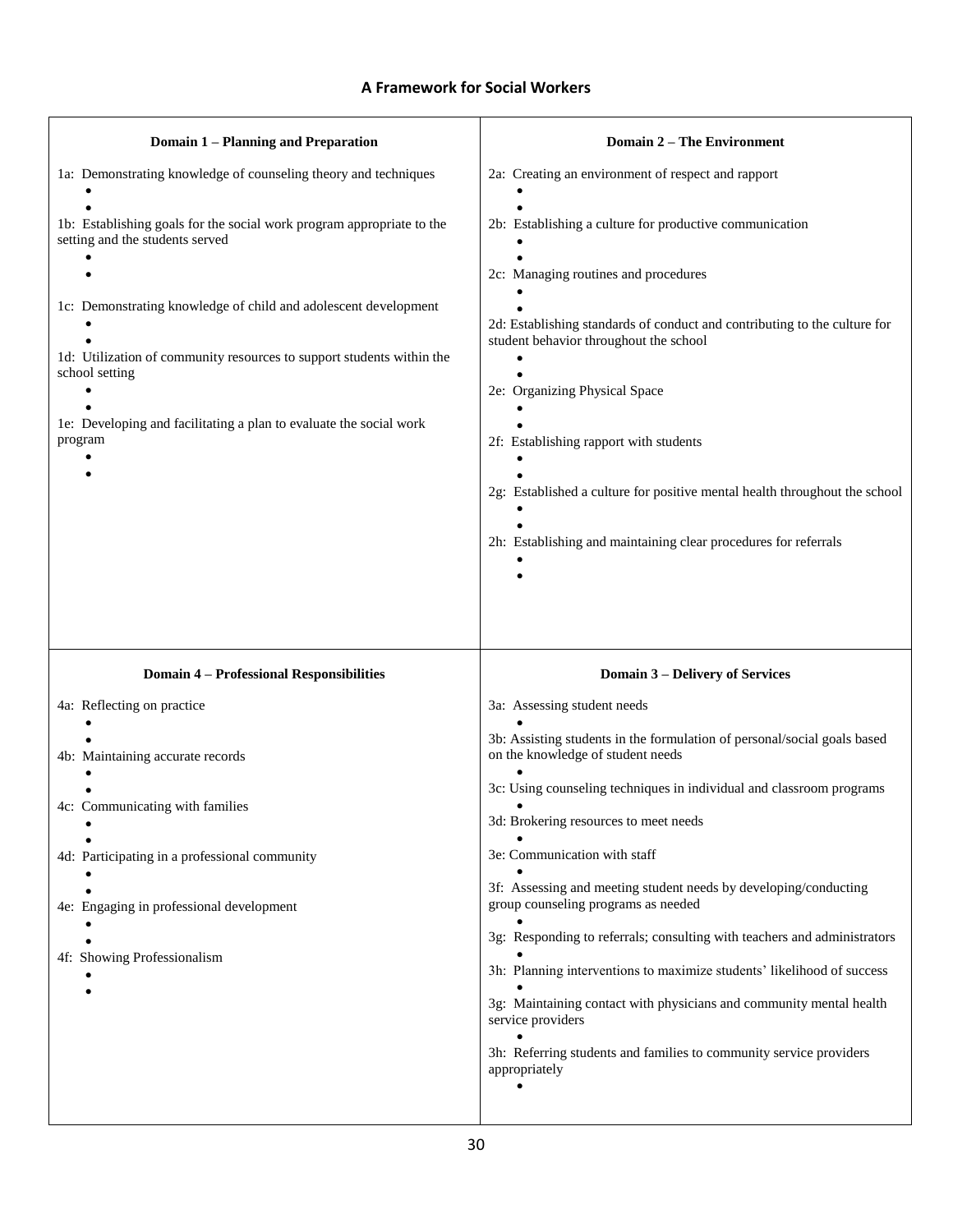### **A Framework for Deans**

| <b>Domain 1 - Planning and Preparation</b>                                                                                                                                                                                                                                                                   | <b>Domain 2 – The Environment</b>                                                                                                                                                                                                                                                                                                                           |
|--------------------------------------------------------------------------------------------------------------------------------------------------------------------------------------------------------------------------------------------------------------------------------------------------------------|-------------------------------------------------------------------------------------------------------------------------------------------------------------------------------------------------------------------------------------------------------------------------------------------------------------------------------------------------------------|
| 1a: Establishing a positive and appropriate environment for all<br>stakeholders<br>1b: Demonstrating knowledge of HF school policy and proficiency in its<br>implementation<br>1c: Demonstrating knowledge of interventions<br>1d: Establishing a system for monitoring student attendance and<br>discipline | 2a: Creating an environment of respect and rapport<br>2b: Establishing a culture for productive communication<br>2c: Managing routines and procedures<br>2d: Establishing standards of conduct and contributing to the culture for<br>student behavior throughout the school<br>2e: Organizing Physical Space                                               |
| 1e: Demonstrating knowledge of a variety of interview techniques<br>1f: Reflecting on current practice/procedures                                                                                                                                                                                            |                                                                                                                                                                                                                                                                                                                                                             |
|                                                                                                                                                                                                                                                                                                              |                                                                                                                                                                                                                                                                                                                                                             |
|                                                                                                                                                                                                                                                                                                              |                                                                                                                                                                                                                                                                                                                                                             |
| <b>Domain 4 - Professional Responsibilities</b><br>4a: Reflecting on practice<br>4b: Record keeping and procedures<br>4c: Communicating with families<br>4d: Participating in a professional community<br>4e: Engaging in professional development<br>4f: Showing Professionalism                            | <b>Domain 3 - Delivery of Services</b><br>3a: Assessing student needs<br>3b: Assisting students in the area of discipline, communication and<br>conflict resolution skills<br>3c: Using counseling techniques in individual and social service<br>programs<br>3d: Collaborating resources to meet needs<br>3e: Demonstrating flexibility and responsiveness |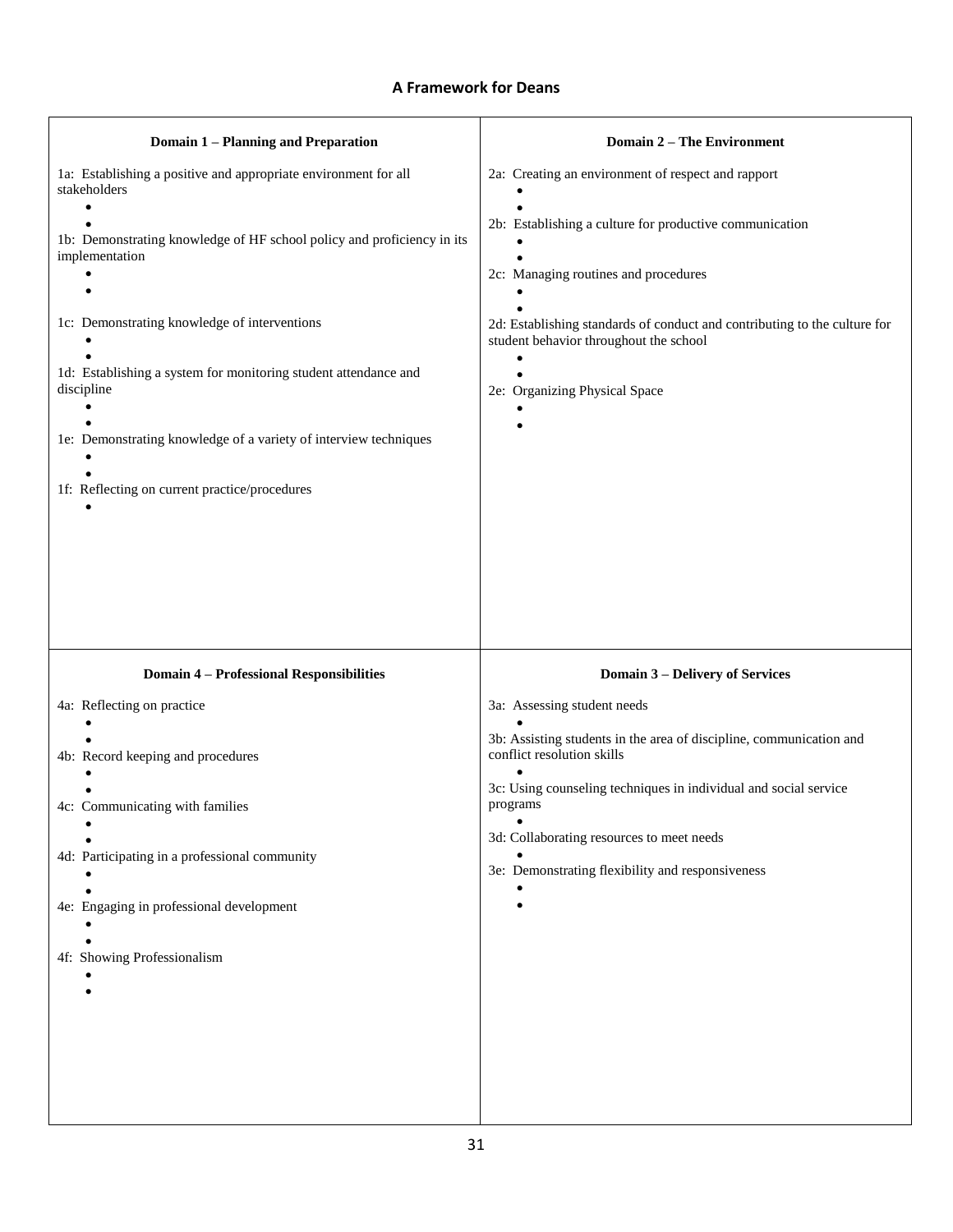### **A Framework for Library Media Specialists**

| <b>Domain 1 - Planning and Preparation</b>                                                                                                                                                                             | <b>Domain 2 – The Environment</b>                                                                                                                           |
|------------------------------------------------------------------------------------------------------------------------------------------------------------------------------------------------------------------------|-------------------------------------------------------------------------------------------------------------------------------------------------------------|
| 1a: Demonstrating knowledge of literature and current trends in<br>library/media practice and information                                                                                                              | 2a: Creating an environment of respect and rapport                                                                                                          |
| 1b: Demonstrating knowledge of the school's program and student<br>information needs within that program<br>1c: Establishing goals for the library/media program appropriate to the<br>setting and the students served | 2b: Establishing a culture for investigation and love of literature<br>2c: Establishing and maintaining library procedures<br>2d: Managing student behavior |
| 1d: Demonstrating knowledge of resources, both within and beyond the<br>school and district, and access to such resources as interlibrary loan                                                                         | 2e: Organizing physical space to enable smooth flow                                                                                                         |
| 1e: Planning the library/media program integrated with the overall school<br>program                                                                                                                                   |                                                                                                                                                             |
| 1f: Developing a plan to evaluate the library/media program                                                                                                                                                            |                                                                                                                                                             |
| <b>Domain 4 - Professional Responsibilities</b>                                                                                                                                                                        | <b>Domain 3 – Delivery of Services</b>                                                                                                                      |
| 4a: Reflecting on practice                                                                                                                                                                                             | 3a: Maintaining and extending the library collection in accordance with<br>the school's needs and within budget limitations                                 |
| 4b: Preparing and submitting reports and budgets                                                                                                                                                                       | 3b: Collaborating with teachers in the design of instructional units and<br>lessons                                                                         |
| 4c: Communicating with the larger community                                                                                                                                                                            |                                                                                                                                                             |
| 4d: Participating in a professional community                                                                                                                                                                          | 3c: Engaging students in enjoying literature and in learning information<br>skills                                                                          |
| 4e: Engaging in professional development                                                                                                                                                                               | 3d: Assisting students and teachers in the use of technology in the<br>library/media center                                                                 |
|                                                                                                                                                                                                                        | 3e: Demonstrating flexibility and responsiveness                                                                                                            |
|                                                                                                                                                                                                                        |                                                                                                                                                             |
|                                                                                                                                                                                                                        |                                                                                                                                                             |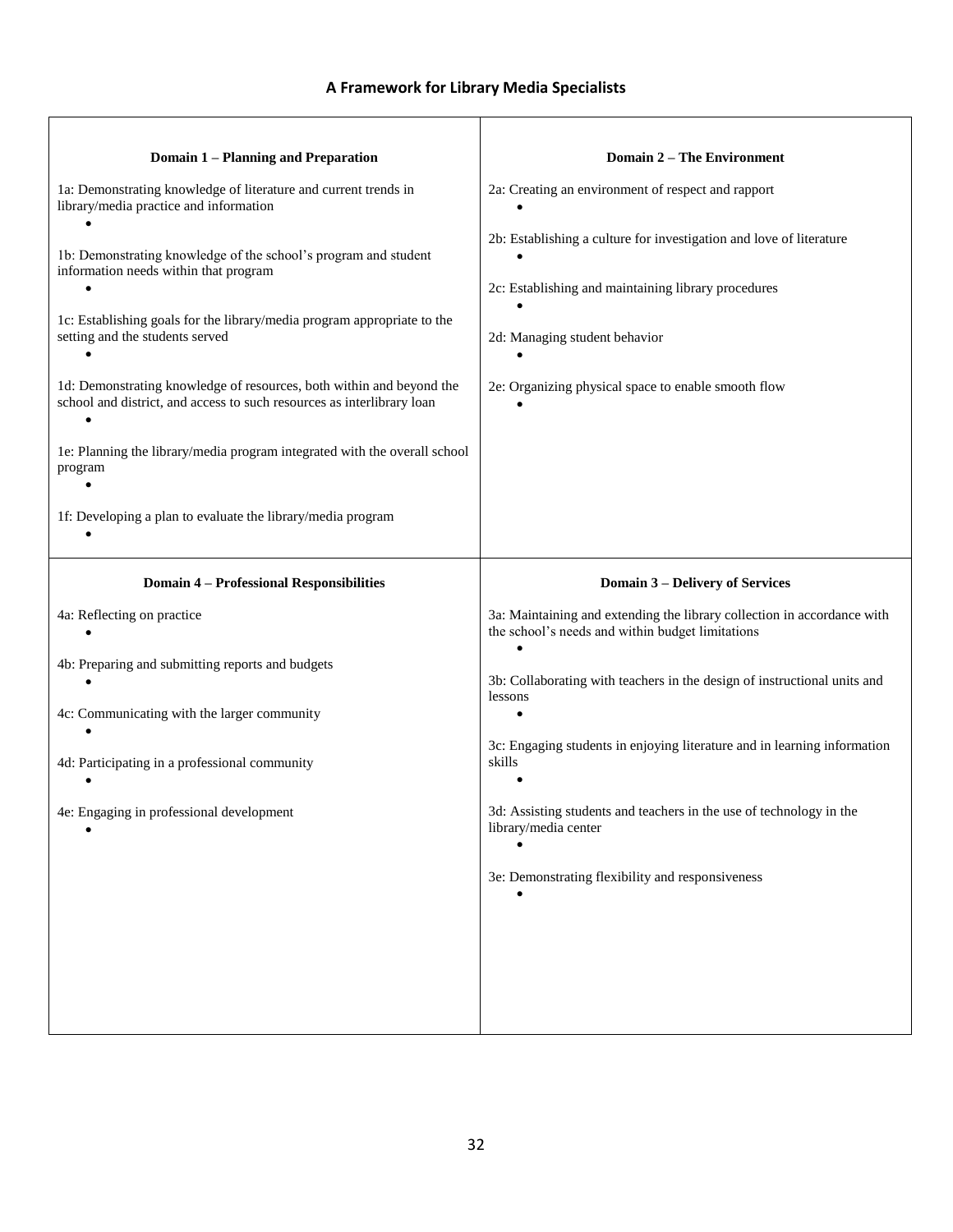### **A Framework for Psychologists**

| <b>Domain 1 - Planning and Preparation</b>                                                                                                               | <b>Domain 2 - The Environment</b>                                                                                                                |
|----------------------------------------------------------------------------------------------------------------------------------------------------------|--------------------------------------------------------------------------------------------------------------------------------------------------|
| 1a: Demonstrating knowledge and skill in using psychological<br>instruments to evaluate students                                                         | 2a: Establishing a rapport with students                                                                                                         |
| 1b: Demonstrating knowledge of child and adolescent development and<br>psychopathology                                                                   | 2b: Establishing a culture for positive mental health throughout the<br>school                                                                   |
| 1c: Establishing goals for the psychology program appropriate to the<br>setting and the students served                                                  | 2c: Establishing and maintaining clear procedures for referrals                                                                                  |
| 1d: Demonstrating knowledge of state and federal regulations and of<br>resources both within and beyond the school and district<br>$\bullet$             | 2d: Establishing standards of conduct in the testing center<br>2e: Organizing physical space for testing of students and storage of<br>materials |
| 1e: Planning the psychology program, integrated with the regular school<br>program, to meet the needs of individual students and including<br>prevention |                                                                                                                                                  |
| 1f: Developing a plan to evaluate the psychology program                                                                                                 |                                                                                                                                                  |
| <b>Domain 4 - Professional Responsibilities</b>                                                                                                          | <b>Domain 3 - Delivery of Services</b>                                                                                                           |
| 4a: Reflecting on practice                                                                                                                               | 3a: Responding to referrals; consulting with teachers and administrators                                                                         |
| 4b: Communication with families                                                                                                                          | 3b: Evaluating student needs in compliance with National Association of<br>School Psychologists (NASP) guidelines                                |
| 4c: Maintaining accurate records                                                                                                                         | 3c: Chairing evaluation team                                                                                                                     |
| 4d: Participating in a professional community                                                                                                            | 3d: Planning interventions to maximize students' likelihood of success                                                                           |
| 4e: Engaging in professional development                                                                                                                 | 3e: Maintaining contact with physicians and community mental health<br>service providers                                                         |
| 4f: Showing professionalism                                                                                                                              |                                                                                                                                                  |
|                                                                                                                                                          | 3f: Demonstrating flexibility and responsiveness                                                                                                 |